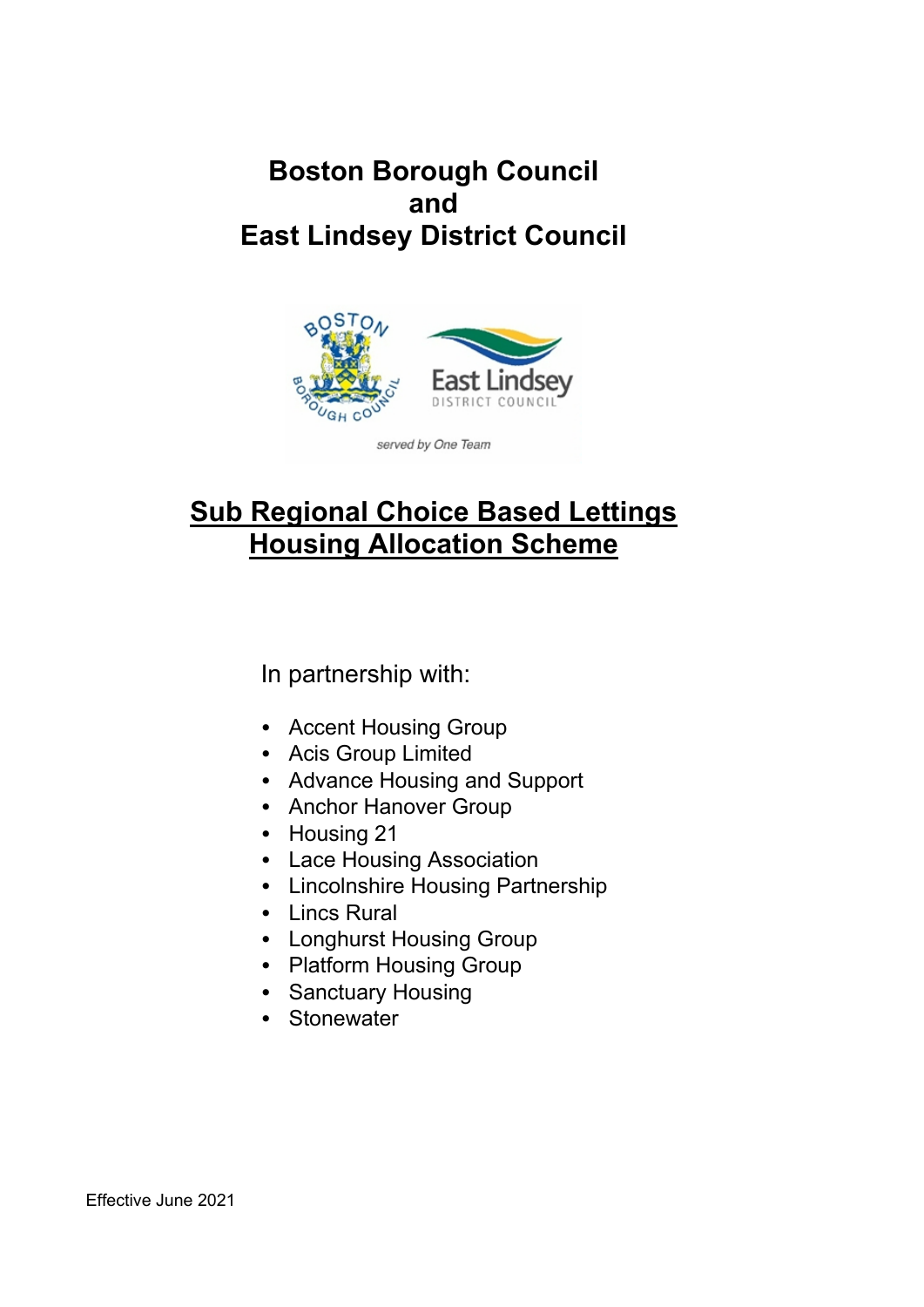## **INDEX**

| <b>Section</b>  |                                                   | Page           |
|-----------------|---------------------------------------------------|----------------|
| 1               | Introduction                                      | 4              |
| $\overline{2}$  | Vision of the Policy                              | 5              |
| $\sqrt{3}$      | Partnership Working                               | 6              |
| 4               | <b>Equality and Diversity</b>                     | 6              |
| 5               | <b>Housing Options</b>                            | 6              |
| 6               | <b>Service Standards</b>                          | $\overline{7}$ |
| $\overline{7}$  | How to Apply                                      | $\overline{7}$ |
| $\bf 8$         | Qualification criteria                            | $\overline{7}$ |
| $\overline{9}$  | People who do not qualify                         | 10             |
| 10              | Providing Information                             | 12             |
| 11              | <b>Banding Priorities and Relative Preference</b> | 13             |
| 12              | <b>Medical Banding</b>                            | 17             |
| 13              | <b>Right To Move</b>                              | 18             |
| 14              | Homelessness                                      | 19             |
| 15              | <b>Corporate Parenting Responsibility</b>         | 19             |
| 16              | <b>Rough Sleeping</b>                             | 19             |
| 17              | No Fixed Abode                                    | 19             |
| 18              | <b>Housing Related Debts</b>                      | 20             |
| 19              | <b>Financial Capacity</b>                         | 20             |
| 20              | <b>Housing Support</b>                            | 20             |
| 21              | Carers                                            | 21             |
| 22              | Rent (Agriculture) Act 1976                       | 21             |
| 23              | Dating of Registrations                           | 21             |
| $\overline{24}$ | Change in Circumstances                           | 21             |
| 25              | <b>Suspended and Cancelled Applications</b>       | 22             |
| 26              | <b>Supporting Vulnerable Applicants</b>           | 22             |
| 27              | The Bidding Process:                              | 23             |
|                 | Advertisement of properties                       | 23             |
|                 | <b>Property Descriptions</b>                      | 23             |
|                 | <b>Bidding for a Property</b>                     | 23             |
|                 | Determining Priorities between applicants         | 24             |
|                 | <b>Adapted Properties</b>                         | 24             |
|                 | Properties let outside the scheme                 | 24             |
|                 | <b>Verification Process</b>                       | 25             |
|                 | Offers of Accommodation                           | 25             |
|                 | Rent in Advance                                   | 25             |
|                 | <b>Types of Tenancy</b>                           | 25             |
|                 | <b>Withdrawing Offers</b>                         | 26             |
|                 | Refusals and Non Bidding                          | 25             |
|                 | Feedback                                          | 26             |
| 28              | Property Types and Household Size                 | 26             |
| 29              | Local Lettings Policy / Section 106               | 28             |
| 30              | <b>Managing Risks</b>                             | 28             |
| 31              | Confidentiality and Access to Information         | 29             |
| 32              | Requesting a Review                               | 29             |
| 33              | <b>Compliments and Complaints</b>                 | 30             |
| 34              | <b>Further Redress</b>                            | 30             |
| 35              | Monitoring                                        | 30             |
|                 | Glossary of Terms                                 | 31             |
|                 | Annexe A                                          | 32             |
|                 | Annexe B                                          | 33             |
|                 | Properties within East Lindsey                    | 34             |
|                 | Properties within Boston Borough                  | 35             |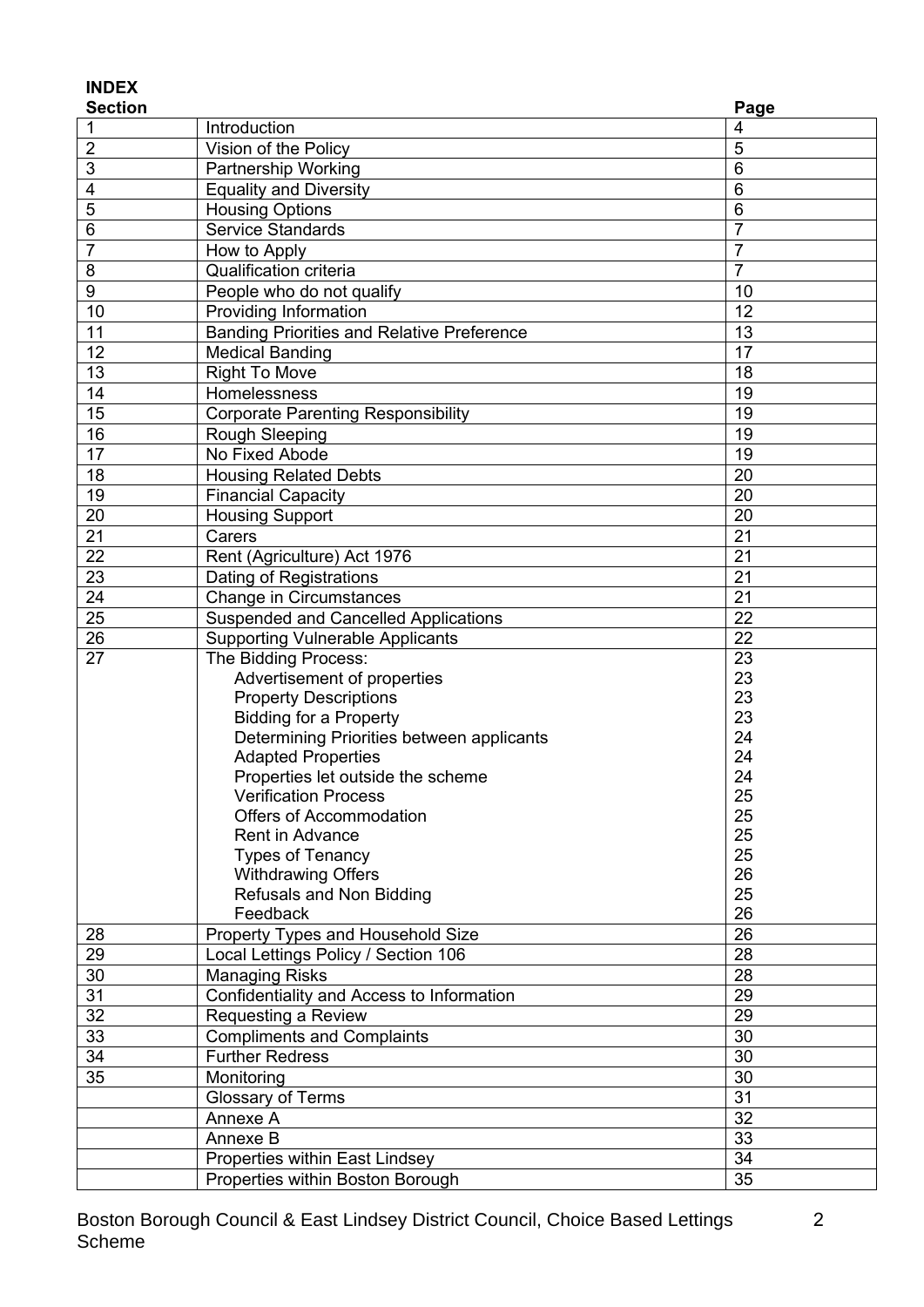## **Legal Context:**

The authorities have had regard to the following in formulating the Housing Allocation Scheme:

- The Housing Act 1996. Part VI as amended by Localism Act 2011
- The Homelessness code of guidance 2018
- The Children Act 2004
- The Homelessness Reduction Act
- Equality Act 2010 Public Sector Equality Duty
- Allocation of accommodation: Guidance for local housing authorities in England
- Providing social housing for local people
- s.225 of the Housing Act 2004
- EU Transition
- Lincolnshire Homelessness and Rough Sleeper Strategies

## **Statutory Guidance:**

- Allocation of Housing (Procedure) Regulations 1997, SI 1997/483
- Allocation of Housing (England) Regulations 2002, SI 2002/3264
- Allocation of Housing and Homelessness (Eligibility) (England) Regulations 2006, SI 2006/1294
- Allocation of Housing (Qualification Criteria for Armed Forces) (England) Regulations 2012, SI 2012/1869
- Housing Act 1996 (Additional Preference for Armed Forces) (England) Regulations 2012, SI 2012/2989
- The Homelessness (Suitability of Accommodation) Order 2012 (as amended by the Homelessness Reduction Act 2017)
- The Allocation of Housing (Qualification Criteria for Right to Move) (England) Regulations 2015
- The Homeless (Review Procedure etc.) Regulations 2018

## **Strategic Alliance, Boston Borough Council and East Lindsey District Council:**

In July 2020, Boston Borough Council and East Lindsey District Council formed a Strategic Alliance. Both Councils remain separate entities but share a single workforce, a number of services and systems. Both Councils continue to retain their own identity and remain accountable to their local communities, however, sharing expertise, teams and resources allows us to work more effectively, efficiently improve the delivery of services to local people.

Both Councils have adopted a single Housing Allocations Policy Framework. In delivering this, both Councils will share a case management system. Applicants may wish to apply to join the housing registers for:

- Boston Borough Council and / or
- East Lindsey District Council

Where applicants wish to be considered for both Councils' housing registers, they need only make a single application. However, applicants should be aware that they may be placed into a different priority 'band' for each area depending on their local connection to each area.

Throughout this policy document, Boston Borough Council and East Lindsey District Council are referred to as the 'Councils'.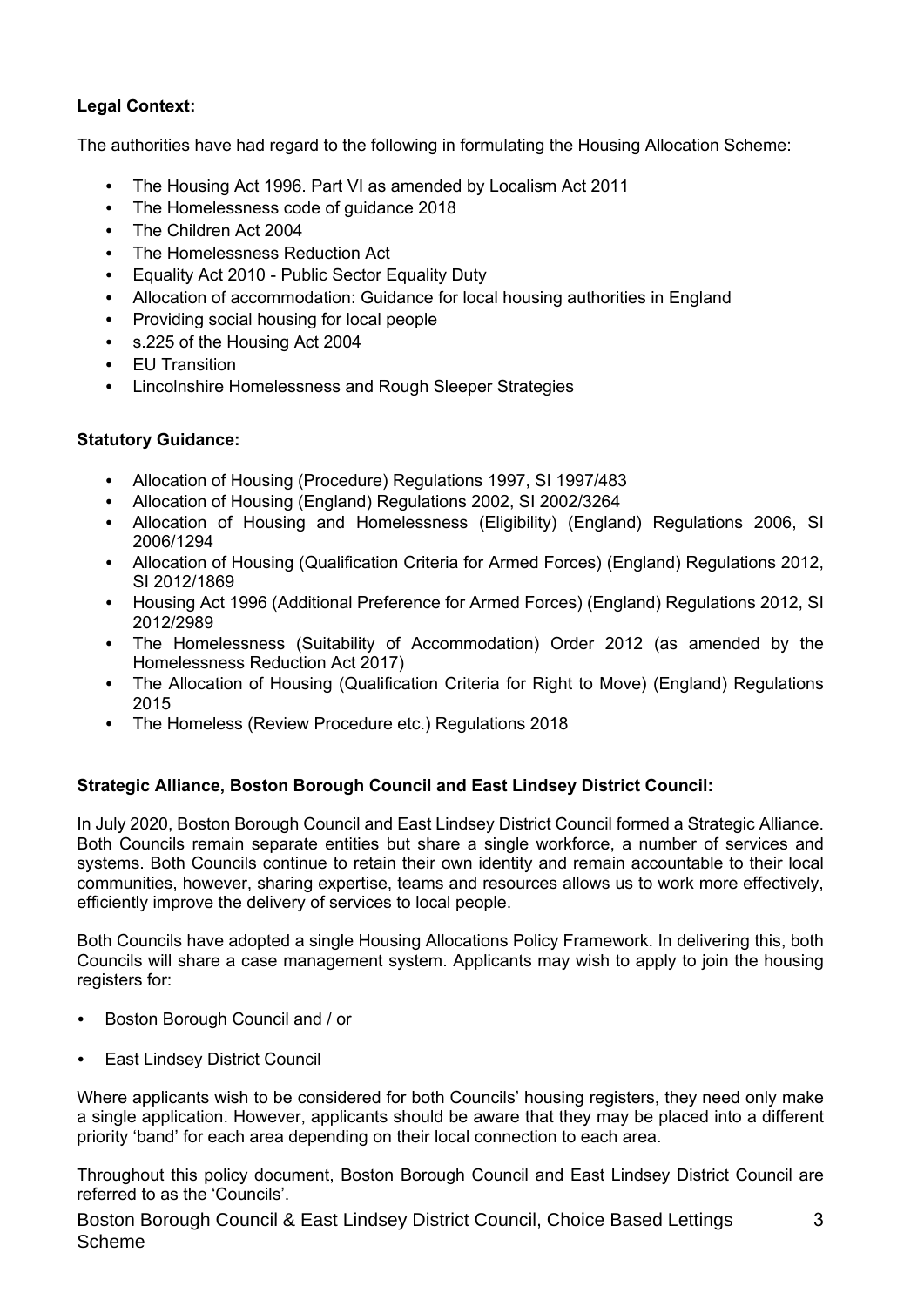#### **Local Context:**

The Government is of the view that, in deciding who qualifies or does not qualify for social housing, local authorities should ensure that they prioritise applicants who can demonstrate a close association with their local area. Social housing is a scarce resource, and the Government believes that it is appropriate, proportionate and in the public interest to restrict access in this way, to ensure that, as far as possible, sufficient affordable housing is available for those amongst the local population who are on low incomes or otherwise disadvantaged and who would find it particularly difficult to find a home on the open market.

Both Councils have a high level of people wanting to relocate to the district and therefore have to prioritise social housing for local people who are in housing need as well as people who can demonstrate a strong local connection to the districts or whom qualify due to statutory guidance. Many people on the housing register won't receive an offer of accommodation because demand is too high.

All applicants are advised to consider other housing options in order to obtain suitable accommodation rather than solely waiting for an offer of social housing. Demand for social housing is high and the availability of properties is insufficient to quickly provide applicants with an offer of social housing. Further details are in the Housing Options section.

#### **1 INTRODUCTION**

- 1.1 This document explains how social housing is allocated in Boston Borough and East Lindsey. Social housing in both areas is managed by registered providers, also known as Housing Associations. The councils do not own or manage any "Council" Housing.
- 1.2 Working in close partnership with providers of social housing, the Councils maintain a Housing Register which provides a Choice Based Letting Scheme (CBL) whereby people can access social housing within Boston Borough and East Lindsey.
- 1.3 Properties owned by private landlords may be advertised from time to time.
- 1.4 The Boston and East Lindsey CBL Scheme enables qualifying applicants to bid for most available social homes for which they are eligible, in the areas of their choice.

Both Councils have adopted a single Housing Allocations Policy Framework. In delivering this, both Councils will share a case management system. Applicants may wish to apply to join the housing registers for Boston Borough Council and / or East Lindsey District Council.

Where applicants wish to be considered for both Councils housing registers, they need only make a single application. However, applicants should be aware that they may be placed into a different priority 'band' for each area depending on their local connection to each area.

- 1.5 By completing an online registration process via the website applicants who are eligible and qualify for registration and in need of social housing can bid for housing in the location of their choice.
- 1.6 There are also accommodation providers who offer supported short and long term housing to people with particular support needs. However, this type of accommodation isn't usually advertised through the Councils' housing register.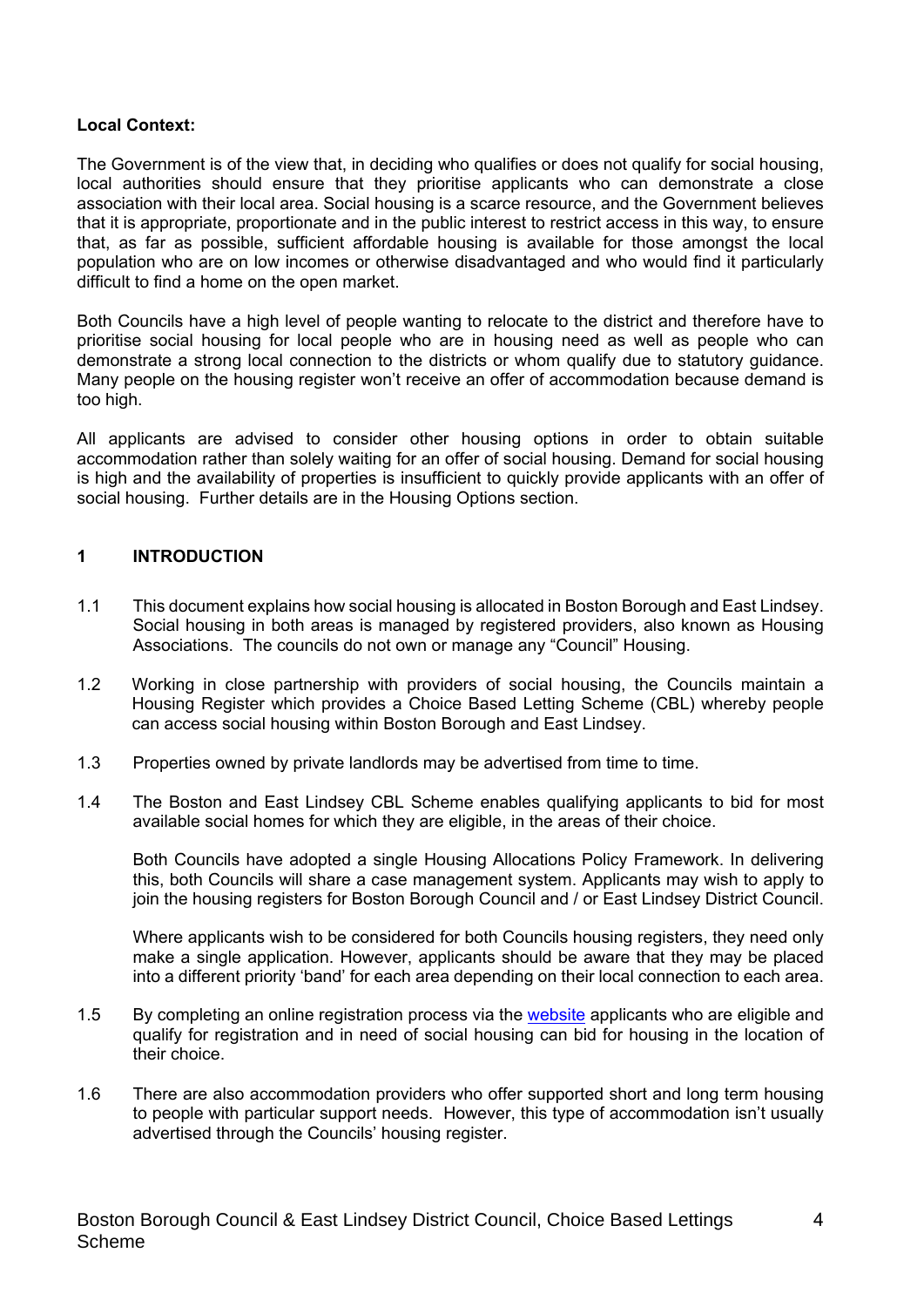### 1.7 **Advice and assistance about any part of this policy can be obtained from:**

| <b>East Lindsey Housing Hub:</b>  | <b>Boston Housing Hub:</b> |
|-----------------------------------|----------------------------|
| 01507 613135                      | 01205 314200               |
| Housing.Register@e-lindsey.gov.uk | Housing.dept@boston.gov.uk |

#### **2 VISION OF THE POLICY – OUR STATEMENT ON CHOICE**

- 2.1 Boston Borough Council (BBC) and East Lindsey District Council (ELDC) are fully committed to enabling applicants to play a more active role in choosing where they live, whilst continuing to house those in the greatest need from the areas or those needing to move to the area. The Policy aims to be as open and transparent as possible and to offer the widest possible choice to people looking for an affordable home.
- 2.2 The main objectives of the Policy are:-
	- To take account of relevant legislation and code of guidance
	- To take account of the Lincolnshire Homelessness Strategy, Local Authority Housing Strategies and Tenancy Strategies.
	- To provide a fair, open and accountable framework in which everyone has equality of access when seeking an affordable home.
	- To welcome applicants seeking independent advice this may include Shelter and/or Citizens Advice Bureaus.
	- To ensure that the best use of limited housing resources is made and that balanced and stable communities are maintained.
	- To ensure that quality and accessible advice about the Scheme is freely available to everyone, especially to those who may have difficulty in registering to join the Scheme.
	- To ensure all applicants are aware of and understand the Scheme and the ways in which they can apply for a home.
	- To provide assistance to applicants of the Scheme who are unable, for whatever reason, to participate fully in the Scheme without help, support or advocacy.
	- To ensure that good quality information and property details are easily available.
	- To provide registration options that are easy to complete for all sections of the community.
	- To provide a guide on the Scheme to all applicants giving them information on how to register and how to bid.
	- To provide a bidding process that is easy to access for all applicants of the Scheme.
	- To prevent homelessness and reduce the use of temporary accommodation through an effective prioritisation system.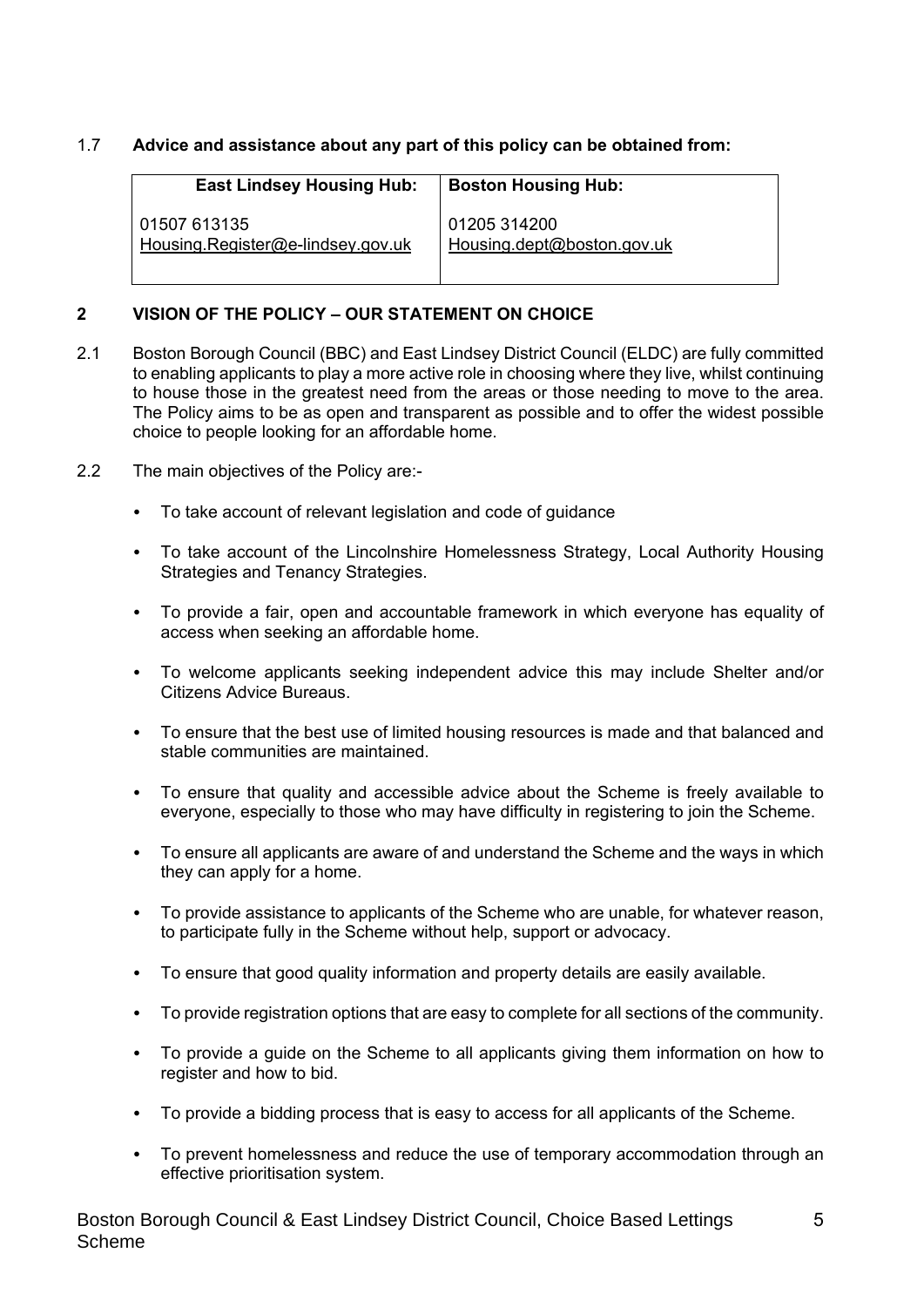## **3 PARTNERSHIP WORKING**

- 3.1 Both Councils and social housing providers who have signed up to this Policy are committed to working together to deliver high quality housing services. The day to day administration of the Housing Register is the responsibility of East Lindsey District Council and Boston Borough Council delivered as a single workforce through a strategic alliance. However, letting homes through the Scheme is the responsibility of the individual housing providers in accordance with their own lettings policies.
- 3.2 The Councils offer an advertising service for social housing providers in order to increase the number of social homes advertised through the scheme. A charge may be made to the Housing provider for each property advertised or for being a member of the Scheme.
- 3.3 Social housing providers generally have to advertise between 50% and 75% of their vacant properties through the scheme. However they encouraged to exceed this percentage.

## **4 EQUALITY & DIVERSITY**

- 4.1 Both Councils are committed to the promotion of equality of opportunity for all existing and potential applicants wishing to access the Scheme. No one will be treated unfairly because of gender, race, colour, ethnic or national origin, religion, disability, marital status, age, sexuality, health or other reason. This list is not intended to be exclusive, but indicative of the intention and commitment to ensuring equality.
- 4.2 Both Councils aim to promote good race relations and equality of opportunity throughout the community. Copies of each organisation's equality policies are available on request.
- 4.3 Some offices are accessible and fitted with loop system for the hard of hearing.
- 4.4 Where required, the Councils will seek to provide wherever possible interpretation and translation facilities, within a reasonable timescale, as well as using alternative or additional methods of communication. The allocations policy is supported by a summary document which is available in a number of different languages.

## **5 HOUSING OPTIONS**

- 5.1 Due to the high demand for social housing some applicants may have to wait a considerable time before appropriate accommodation is made available to them, particularly in areas of high demand for social housing and/or where the applicant has low priority. In some cases, applicants may have little prospect of ever being allocated accommodation. In order to give such applicants a wider choice, both Councils aim to provide information, or signpost applicants to the appropriate agency, about other appropriate housing options which might be available to them. This might include:
	- **Private rented accommodation -** the private rented sector can provide types and sizes of dwellings which may not be readily available within the social rented sector. For those with a lower priority under the CBL scheme, and who may be waiting a considerable time before they are offered accommodation, a vacancy in the private rented sector may offer a quicker housing solution.
	- **Immediately available properties –** some low demand properties may be available directly through the registered providers
	- **Shared ownership schemes –** for those people who cannot afford to buy a home outright on the open market, shared ownership allows the applicant to purchase a share of a property and pay rent on the remainder. See Help to Buy website for further details.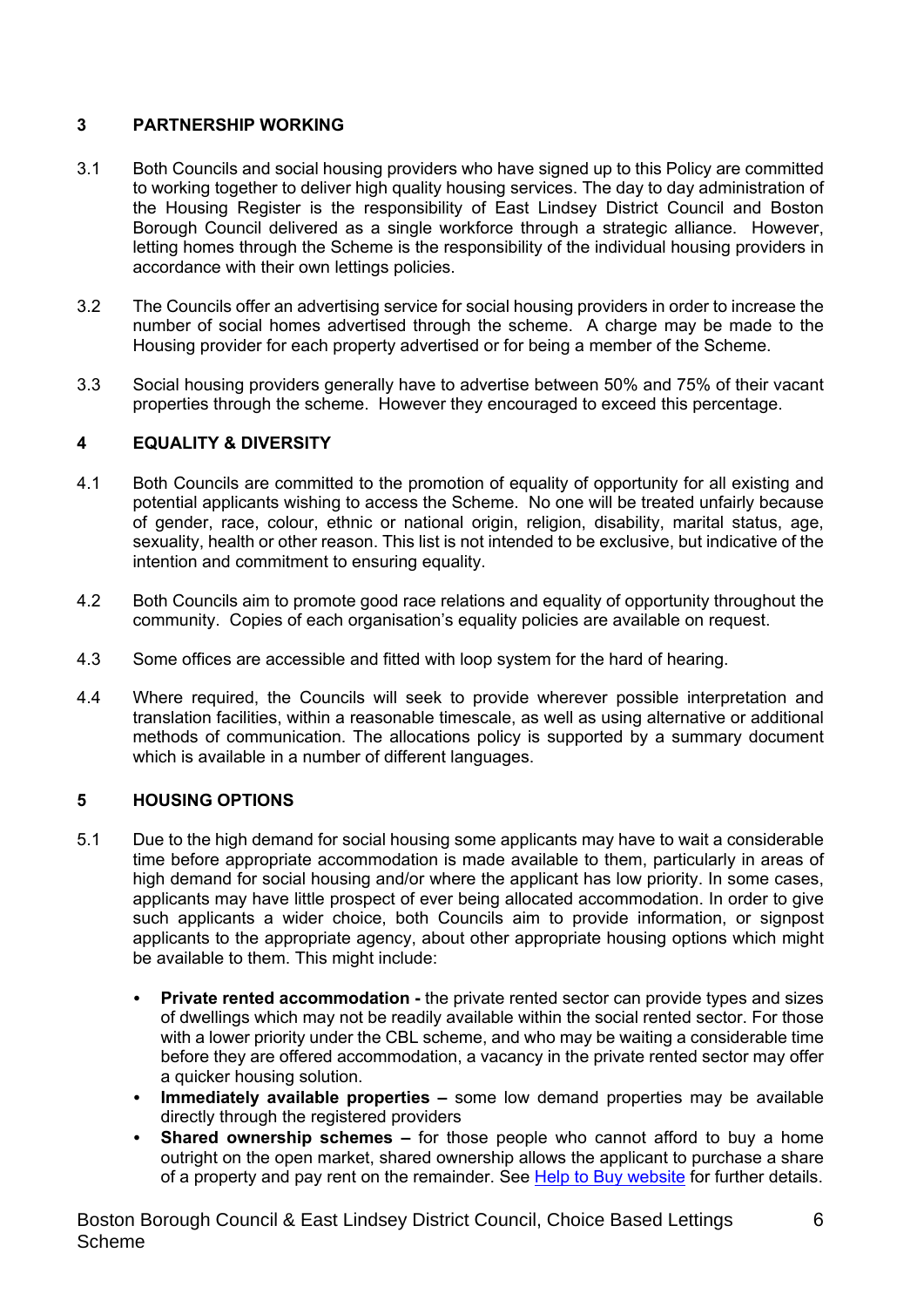- **Mutual exchanges & mobility schemes –** possibly a quicker way of moving, rather than applying for a transfer. Tenants find another Housing Association or Council tenant to swap their homes with, providing they have the agreement of their landlord.
- **Home improvement schemes or provision of aids and adaptations –** these may enable applicants to remain in their existing accommodation for longer.

Annexe B provides details of the number of each property type within the Councils areas.

#### **6 SERVICE STANDARDS**

- 6.1 Both Councils will also apply the following service standards within the Allocations Scheme to ensure an excellent service is provided to scheme applicants.
	- Use Plain English, and avoid using jargon, in all our correspondence
	- Inform you within 14 days of you completing the application process including providing required documentation whether you are eligible to be placed onto the housing register
	- Provide you with information about your application and prospects of obtaining social housing
	- Produce an annual summary to show properties advertised, number of bids and the priority banding of the successful applicants
	- Offer the use of a private interview room, if available, when discussing personal details
	- Respect the confidential nature of information provided by or in respect of an applicant
	- Provide support for applicants who need assistance. Support can be in the form of one of the following options:
		- o Telephone advice and guidance
		- $\circ$  An appointment with a housing team member for assistance in registering to the scheme. This could be face to face, on the telephone or via video call where appropriate

#### **7 HOW TO APPLY**

- 7.1 Anyone aged 16 and over has the right to make an application to join the Scheme by completing an online application through the website. Prior to making an application, we recommend you speak to us to find out your prospects of qualifying and obtaining social housing.
- 7.2 Applicants who require assistance to make an application or provide the required supporting evidence can request help from either Council.
- 7.3 Information that is required in support of the application will be detailed through the website portal. Further details about the required information can be found at section 10.
- 7.4 Once the application and required evidence has been submitted, the application will be assessed and a decision provided in writing. If accepted onto the housing register, this will include the band that has been awarded.
- 7.5 Applicants who are suffering from ill health or disabilities which is affected by their current accommodation and applicants suffering from financial hardship could be asked to provide further supporting evidence.
- 7.6 Applicants should be award of potential scammers and should keep their login details secure and not disclose their password to anyone including the Councils. There is no fee for making an application or bidding for properties. Applicants should contact the Councils if they are asked to provide their login details, asked to make a payment of any other suspicious behaviour.

#### **8 QUALIFICATION CRITERIA**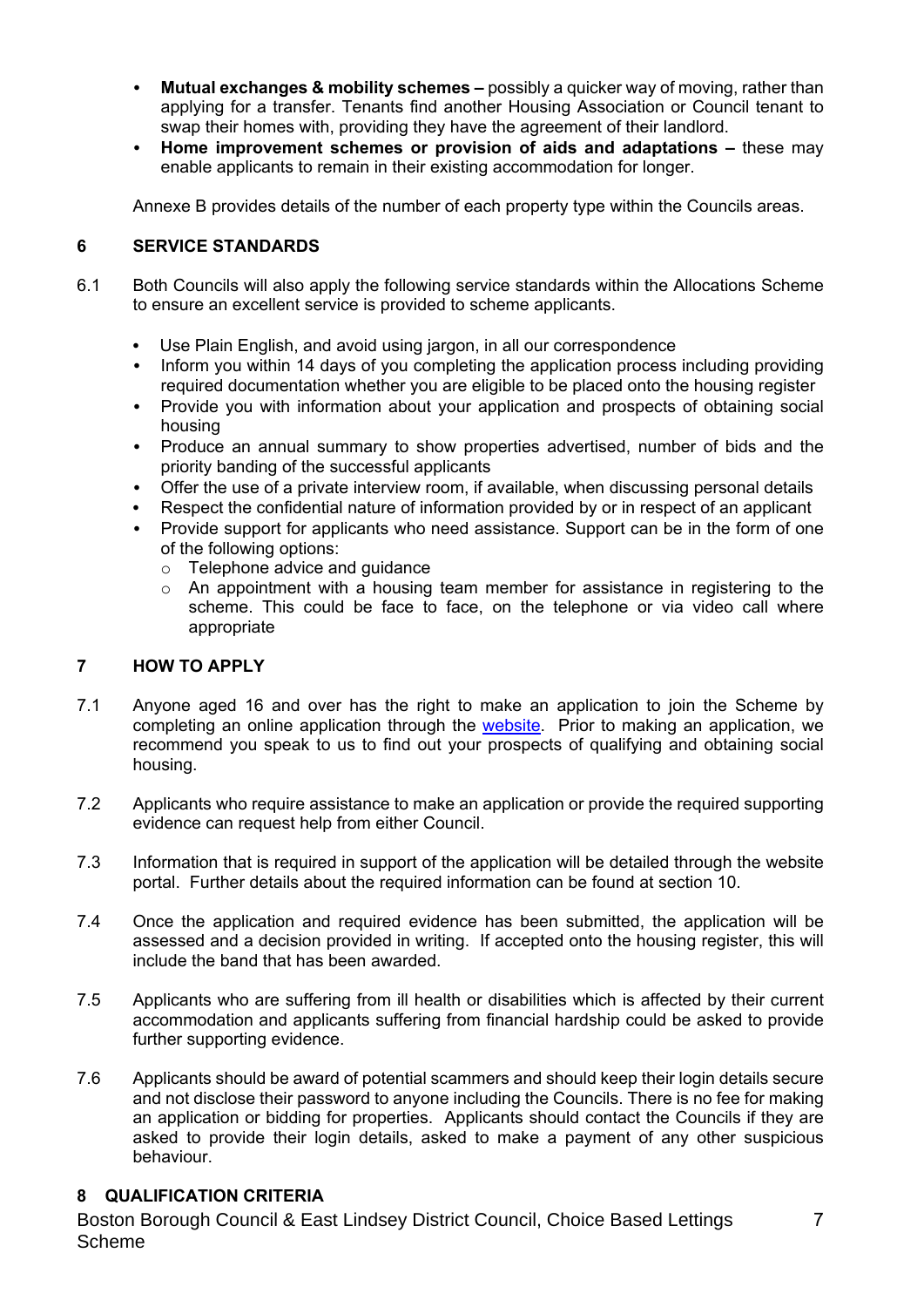- 8.1 To be accepted onto the housing register an applicant must be:
	- Eligible for housing assistance, and
		- o Meet a reasonable preference category; or
		- o Have a local connection and be in housing need; or
		- o Meet an Exception category, and
		- o Not meet a disqualification category

Applicants who cannot provide satisfactory evidence will not qualify to join the housing register.

- 8.2 Under section 160ZA of the Housing Act 1996 the Secretary of State has determined that certain persons from abroad, who may or may not be subject to immigration controls, are ineligible for an allocation of accommodation. Eligibility for the scheme is based on nationality (including habitual residency) and the Right to Rent and is subject to change.
- 8.3 Applications from eligible 16/17 year olds will also be considered where they are:
	- A single woman aged 16 or 17 who is expecting a child. Proof of pregnancy will be required in all cases.
	- A single parent aged 16 or 17 who has a dependent child.
	- $\bullet$  A couple aged 16 or 17 who are expecting a child, or have a dependent child. In the former case, proof of pregnancy will be required.
	- People aged 16 or 17 who are homeless. In such cases a referral will made to Children's Services to identify appropriate housing and support needs. This process may include other agencies such as Health, Probation, and Youth Offending Teams.
	- Leaving care

*Some housing providers require 16/17 year olds accepted for housing to have a guarantor and/or sign up for support from the housing provider or their agent where satisfactory support is not in place from statutory agencies.*

#### 8.4 **Reasonable preference**

The Councils are required by law to determine the relative priority that housing applicants are awarded. This is particularly important when the demand for social housing is greater than the availability of homes.

- 8.5 The law, as it applies to local housing authorities, requires that reasonable preference for housing must be given to those in the categories set out in the Housing Act 1996 (as amended). Applicants with reasonable preference must be given a reasonable head-start in terms of accessing housing over those who do not have reasonable preference.
- 8.6 Reasonable preference does not mean that applicants will have an absolute priority over all other applicants. Applicants who meet a reasonable preference category who cannot demonstrate a strong association to the districts will qualify to join the register however their prospects of receiving an offer of accommodation is very low. This is because the councils' prioritise people in high housing need who have a strong connection to the area.
- 8.7 The statutory reasonable preference categories in section 166A(3) (a) to (e) of the Housing Act 1996 (as amended) are:
	- People who are homeless (within the meaning of Part VII of the Act). This includes nonpriority need applicants to whom no duty is owed;
	- People who are owed a duty by any local housing authority under section 190(2) (intentionally homeless but in priority need), 193(2) (the full housing duty) or 195(2) (duty to those threatened with homelessness) (or under section 65(2) or 68(2) of the Housing Act 1985) or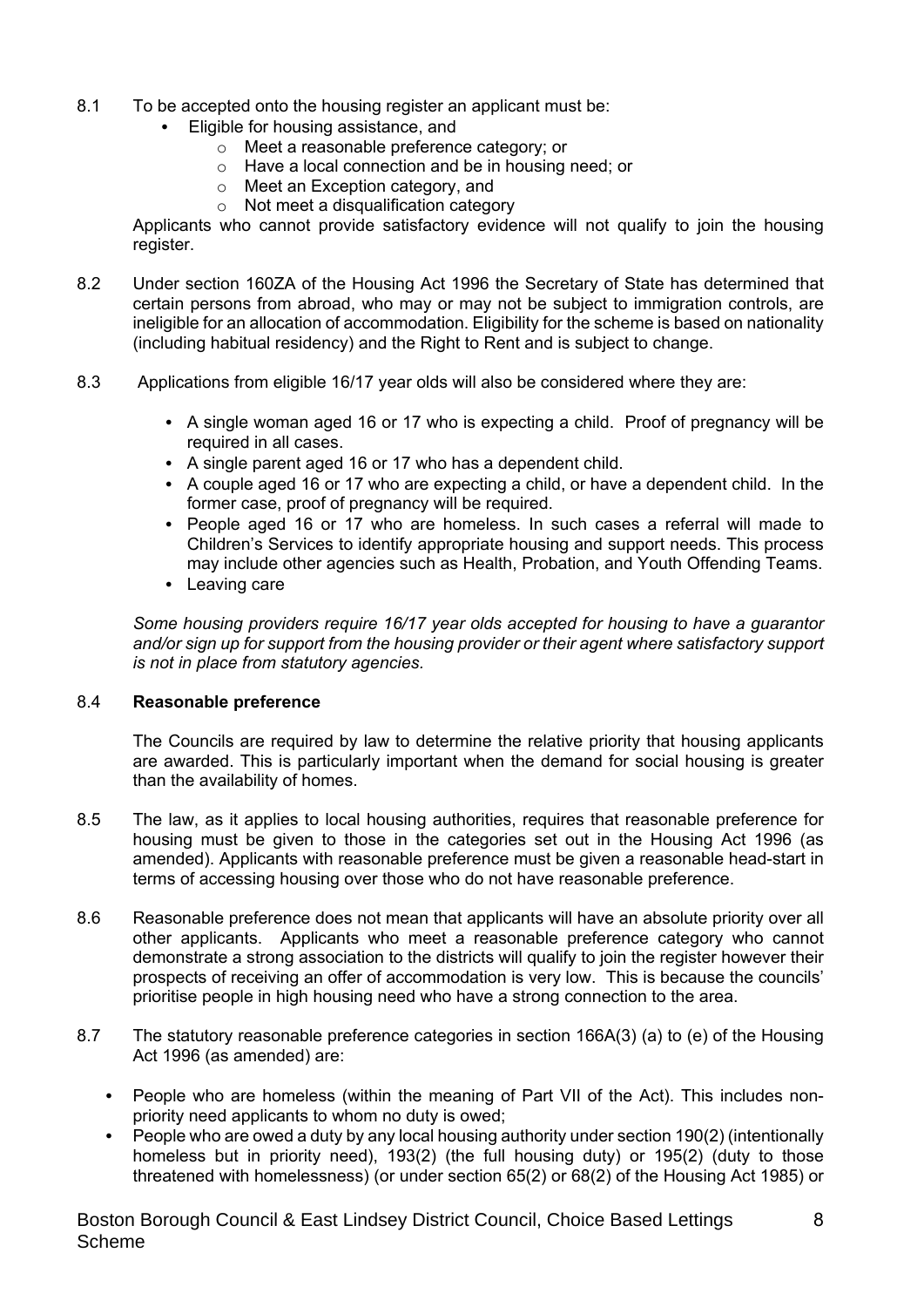who are occupying accommodation secured by any such authority under section 192(3) ) (discretion to accommodate non-priority need homeless applicants);

- People occupying unsanitary or overcrowded housing or otherwise living in unsatisfactory housing conditions;
- People who need to move on medical or welfare grounds (including grounds relating to disability);
- People who need to move to a particular locality in the district of the authority, where failure to meet that need would cause hardship to themselves or others.
- 8.8 Further information about each reasonable preference category can be found in Annexe A.

#### 8.9 **No local connection**

Applicants who cannot demonstrate a local connection might qualify to join the housing register if they meet a reasonable preference category, however, their application will not be placed higher than band 3 until they evidence they have a local connection.

#### 8.10 **Local Connection**

Applicants who can evidence a strong local connection to each district as follows will usually qualify to join the housing register. Applicants may be placed into a different band on the housing register for each Council area (Boston and East Lindsey) depending on their local connection to that area.

|                                                                                                                                                                                                                                                                                                                                                | <b>East Lindsey Local Connection</b>                                                                                                                                                                                                               |    | <b>Boston Local Connection</b>                                                                                                                                                                                                                                                                                                                  |
|------------------------------------------------------------------------------------------------------------------------------------------------------------------------------------------------------------------------------------------------------------------------------------------------------------------------------------------------|----------------------------------------------------------------------------------------------------------------------------------------------------------------------------------------------------------------------------------------------------|----|-------------------------------------------------------------------------------------------------------------------------------------------------------------------------------------------------------------------------------------------------------------------------------------------------------------------------------------------------|
|                                                                                                                                                                                                                                                                                                                                                | 1. Have permanently resided in East Lindsey for<br>the last 12 months.                                                                                                                                                                             | 1. | Have permanently resided in Boston Borough for<br>the last 12 months.                                                                                                                                                                                                                                                                           |
|                                                                                                                                                                                                                                                                                                                                                | 2. Has previously resided within East Lindsey for<br>3 out of the last 5 years                                                                                                                                                                     |    | 2. Has previously resided within Boston Borough<br>for 3 out of the last 5 years                                                                                                                                                                                                                                                                |
|                                                                                                                                                                                                                                                                                                                                                | 3. Was born and resided in East Lindsey for the<br>first 5 years of their life                                                                                                                                                                     |    | 3. Was born and resided in Boston Borough for the<br>first 5 years of their life                                                                                                                                                                                                                                                                |
|                                                                                                                                                                                                                                                                                                                                                | 4. Applicants have family members who are<br>resident within East Lindsey. Resident family<br>members are defined as parents, adult children<br>or brothers or sisters who have lived in the<br>district continuously for the last five (5) years. | 4. | Applicants have family members who are<br>resident within the Borough of Boston. Resident<br>family members are defined as parents, adult<br>children or brothers or sisters who have lived in<br>the Borough continuously for the last five (5)<br>years.                                                                                      |
| Time spent living on a seasonal caravan site or<br>holiday accommodation won't count as residency<br>in the district. Applications from occupiers of<br>permanent all year round sites which are licenced<br>by ELDC can be considered once they have been<br>resident in East Lindsey for over 12 months as<br>their sole and main residency. |                                                                                                                                                                                                                                                    |    | Time spent living on a seasonal caravan site or<br>holiday accommodation won't count as residency in<br>the district. Applications from occupiers of<br>permanent all year round sites which are licenced<br>by BBC can be considered once they have been<br>resident in Boston Borough for over 12 months as<br>their sole and main residency. |
| 5. Has permanent Employment in East Lindsey.                                                                                                                                                                                                                                                                                                   |                                                                                                                                                                                                                                                    |    | 5. Has permanent Employment in Boston Borough.                                                                                                                                                                                                                                                                                                  |
| Temporary and seasonal work is not included. The<br>applicant must also be working a minimum of 16<br>hours per week.                                                                                                                                                                                                                          |                                                                                                                                                                                                                                                    |    | Temporary and seasonal work is not included. The<br>applicant must also be working a minimum of 16<br>hours per week.                                                                                                                                                                                                                           |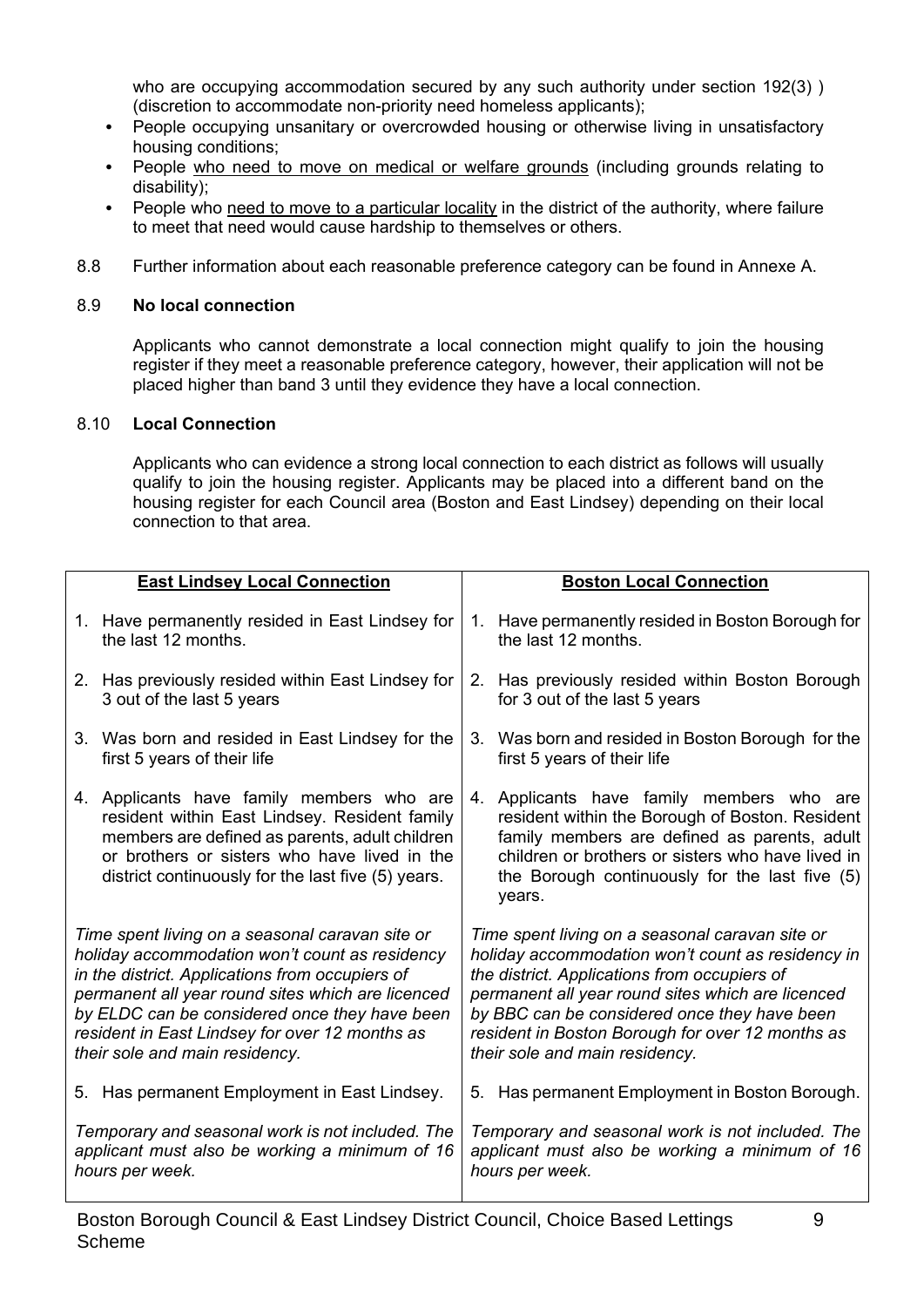

#### 8.12 **Exceptions**

Applications will be accepted from people with no connection to the Councils areas who meet one or more of the following.

- 1. HM Forces
	- members of the Armed Forces and former Service personnel, where the application is made within five years of discharge
	- bereaved spouses and civil partners of members of the Armed Forces leaving Services Family Accommodation following the death of their spouse or partner
	- serving or former members of the Reserve Forces who need to move because of a serious injury, medical condition or disability sustained as a result of their service
	- separated spouses and civil partners of members of the Armed Forces leaving Services Family Accommodation
- 2. Domestic abuse.

Victims who have moved to a refuge or temporary supported accommodation to flee Domestic abuse and want to live in the district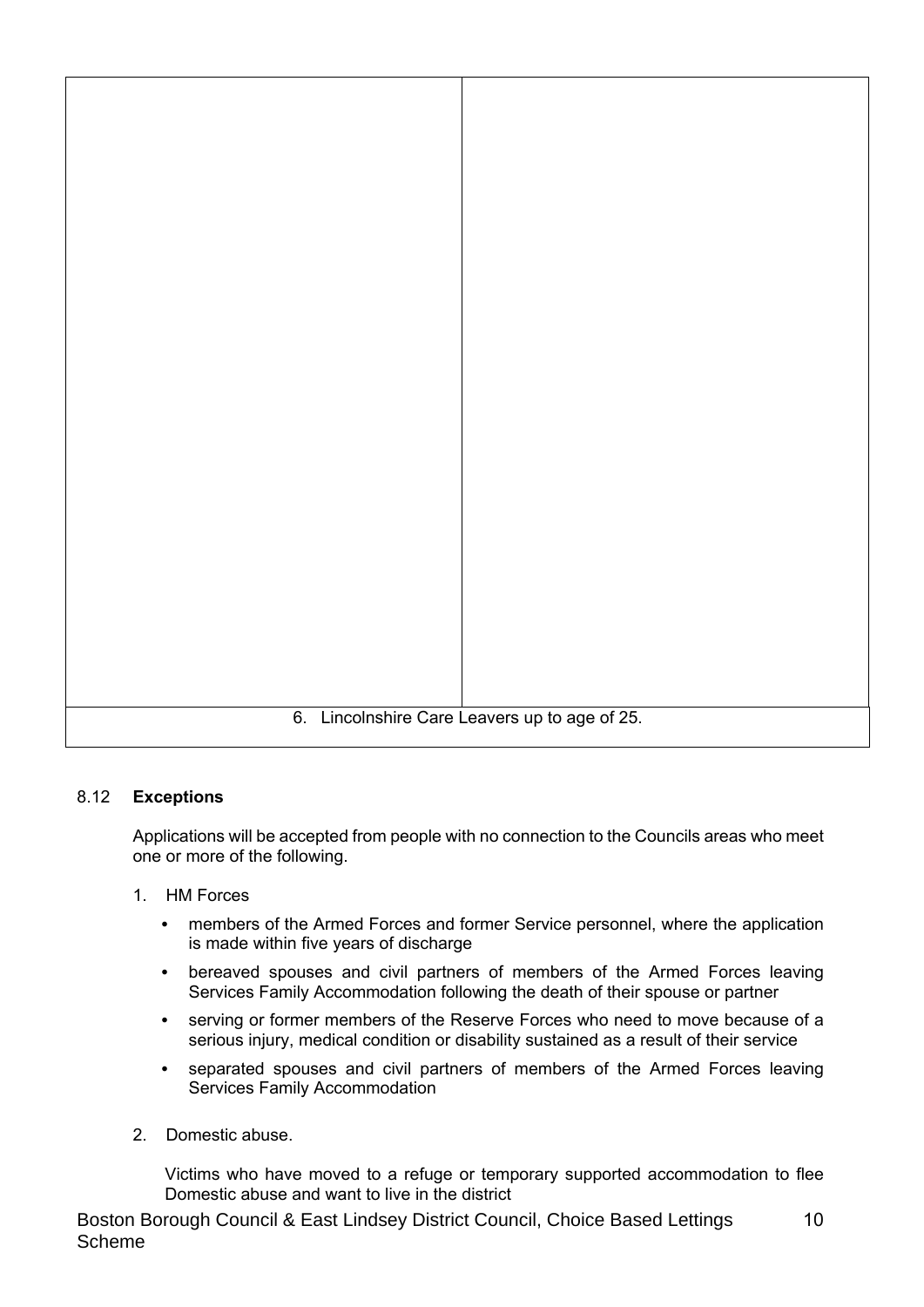*It must be considered safe for the victim to reside in the district. Advice will be taken from domestic abuse professionals to ensure the safety and suitability of any properties bid for, to limit the applicants risk of further domestic abuse from the perpetrator.*

3. People who are sleeping rough in the district / borough.

*The rough sleeper is unable to return to an area where they have a local connection and this has been confirmed by an appropriate professional. The rough sleeper is also actively engaging with appropriate agencies and professionals to access suitable accommodation and support services. Sofa surfing is not considered to be sleeping rough.*

4. Other exceptional circumstances will be considered on a case by case basis. Such cases will usually include those where applicants are deemed at serious risk of harm

A*pplicants will need to state their reasons in writing addressed to the Housing Manager for consideration by a suitably qualified senior officer. Upon receipt a decision would be made and put in writing.*

#### **9 PEOPLE WHO DO NOT QUALIFY**

- 9.1 Generally, the following groups will not qualify however the Council's Housing Services Manager does have discretion on such matters.
	- Applicants who provide false information
	- Applicants who are already registered on another BBC/ELDC application
	- Applicants who have the means to resolve their own housing circumstances such as purchasing a property that meets their needs
	- Applicants who do not meet a reasonable preference category and have no or minimal prospects of receiving an offer of accommodation could be refused unless there are lower demand properties that they may have prospects of being offered
	- Applicants with no particular need for social housing
	- Applicants who do not have capacity to manage a tenancy
	- Applicants who have been convicted of housing or welfare benefit related fraud where that conviction is unspent
	- Applicants in serious breach of a condition of their Tenancy Agreement in respect of their current or former accommodation (including temporary accommodation). Examples of a serious breach could include subletting, deliberate damage to property, perpetrator of domestic abuse or anti-social behaviour
	- Applicants who owe more than 8 weeks rent at time of application or upon review of their application in respect of the current address or a former property that was occupied within the last 12 months. If an appropriate repayment agreement has been sustained for a minimum period of 12 weeks and the debt remains more than 8 weeks the applicant might then become a qualifying applicant. Existing social tenants with rent arrears who are affected by the under-occupancy charge will not normally be excluded where a move will prevent further arrears building up and they have made a reasonable contribution towards the charge.
	- Applicants who are in receipt of Housing Benefit/UC Housing element who have consistently not paid a shortfall in their rent for 8 weeks or more within the last 12 months
	- Applicants that have in the 12 months prior to making an application voluntarily surrendered any tenancy that would have been reasonable for them to continue to occupy
	- Applicants with no strong connection to the East Lindsey district or Boston Borough who do not meet a reasonable preference category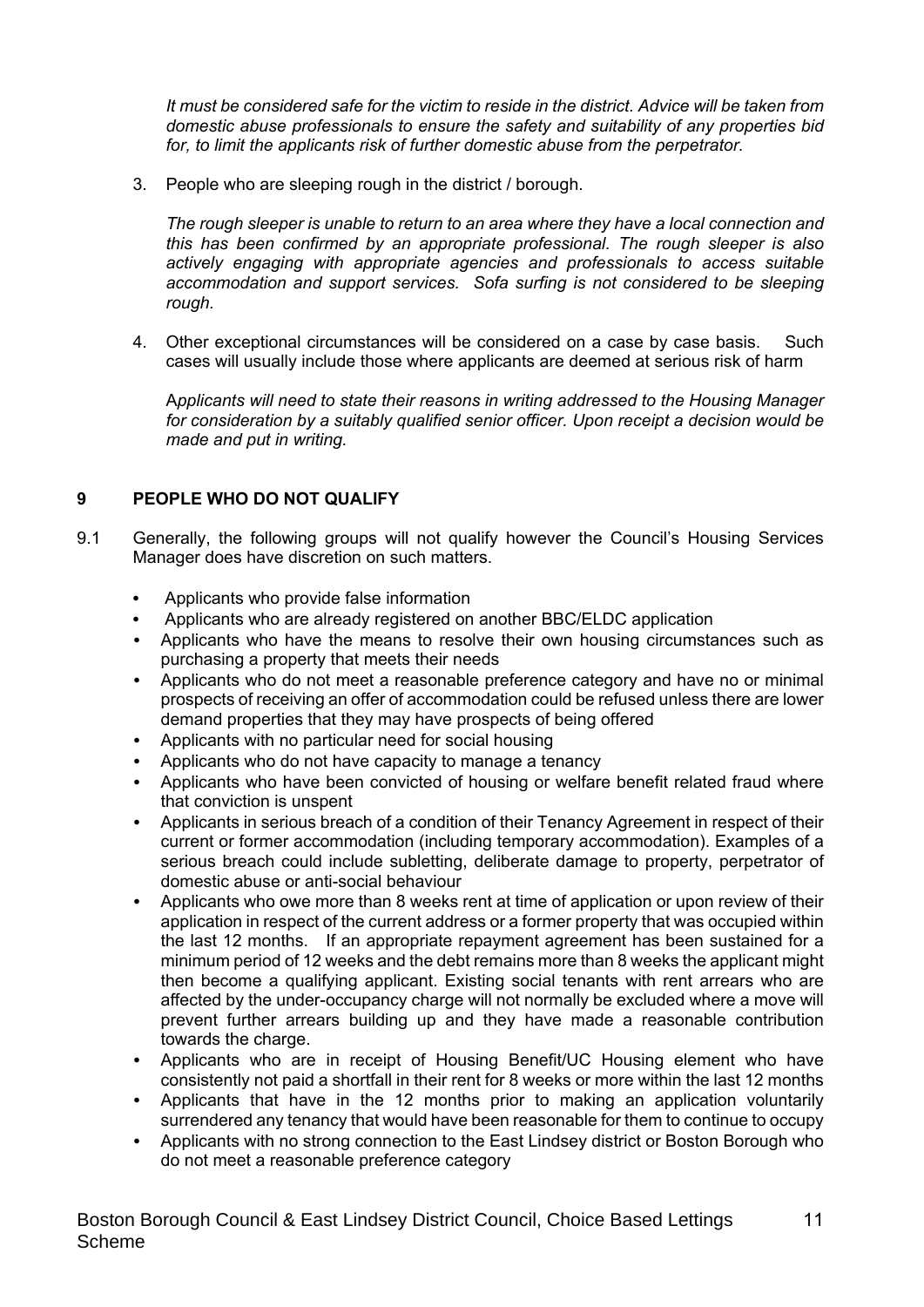9.2 A person may also be excluded from the scheme as a result of previous unsuitable behaviour or conduct defined as anti-social within the meaning of the anti-social Behaviour Crime and Policing Act 2014, the severity of which makes them unsuitable to hold a tenancy. In assessing this, all relevant factors will be taken into account. This includes but is not limited to, the time that has elapsed since the offences or occurrences of anti-social behaviour occurred, the applicant's health, dependents and the individual circumstances of the applicant at the point of applying when making these decisions.

Behaviour which can be regarded as unacceptable includes conduct that has caused, or is likely to cause, harassment, alarm or distress to any person, conduct capable of causing nuisance or annoyance to a person in relation to that person's occupation of residential premises, or conduct capable of causing housing-related nuisance or annoyance to any person. In addition to this behaviour which has either directly or indirectly affected the housing management function of a Registered Provider or Local Authority. This includes as aforementioned, anti-social behaviour, non- payment of rent, obtaining a tenancy by way of making a false statements, acts of neglect of waste leading to damage to the previous property. This list is illustrative and the examples are not intended to be an exhaustive.

A person will only normally be excluded from the Housing Register where such behaviour would likely have or did lead to a Possession Order be it outright or suspended being granted, the tenancy has been demoted, the Court has granted an Injunction to Prevent Nuisance and Annoyance, Criminal Behaviour Order, a Public Spaces Protection Order or other enforceable court order being issued or the Local Authority has enforced a noise abatement notice. Such exclusions may be made regardless of previous tenure.

- 9.3 When reaching a decision to refuse a registration all the relevant factors would be taken into account including any mitigating circumstances. A decision will also be made on the length of time that the application will be excluded stating the reasons why and the actions that can be undertaken to enable an application to be re-considered earlier.
- 9.4 Applicants who have previously been deemed not to qualify may make a fresh application if they consider they should now be treated as qualifying, but it will be for the applicant to show that his or her circumstances have changed.
- 9.5 Applicants who have qualified to join the housing register may become a non-qualifying applicant if their circumstances change.
- 9.6 Acceptance onto the housing register does not mean the applicant will be offered a property. Each Social Housing Provider will assess whether they will offer a property in accordance with their own lettings policy. Applicants who still owe a housing related debt could be declined an offer if they haven't cleared the debt or significantly reduced it and be able to provide appropriate evidence to the Social Housing Provider. Any applicant refused by a Social Housing Provider should be provided with the reason for refusal in writing and be given an opportunity to request a review of the decision.
- 9.7 Some housing providers might directly advertise low demand properties through other means. These will usually be properties that have already been advertised through the Councils' CBL scheme and there were no successful applicants. All housing applicants including those refused onto the Councils' housing registers might be able to apply for these properties by contacting the housing provider direct.

#### **10 PROVIDING INFORMATION**

10.1 Applicants are required to provide proof of identity such as their National Insurance Number(s), photographic ID in the form of passport, national identify card or photo driving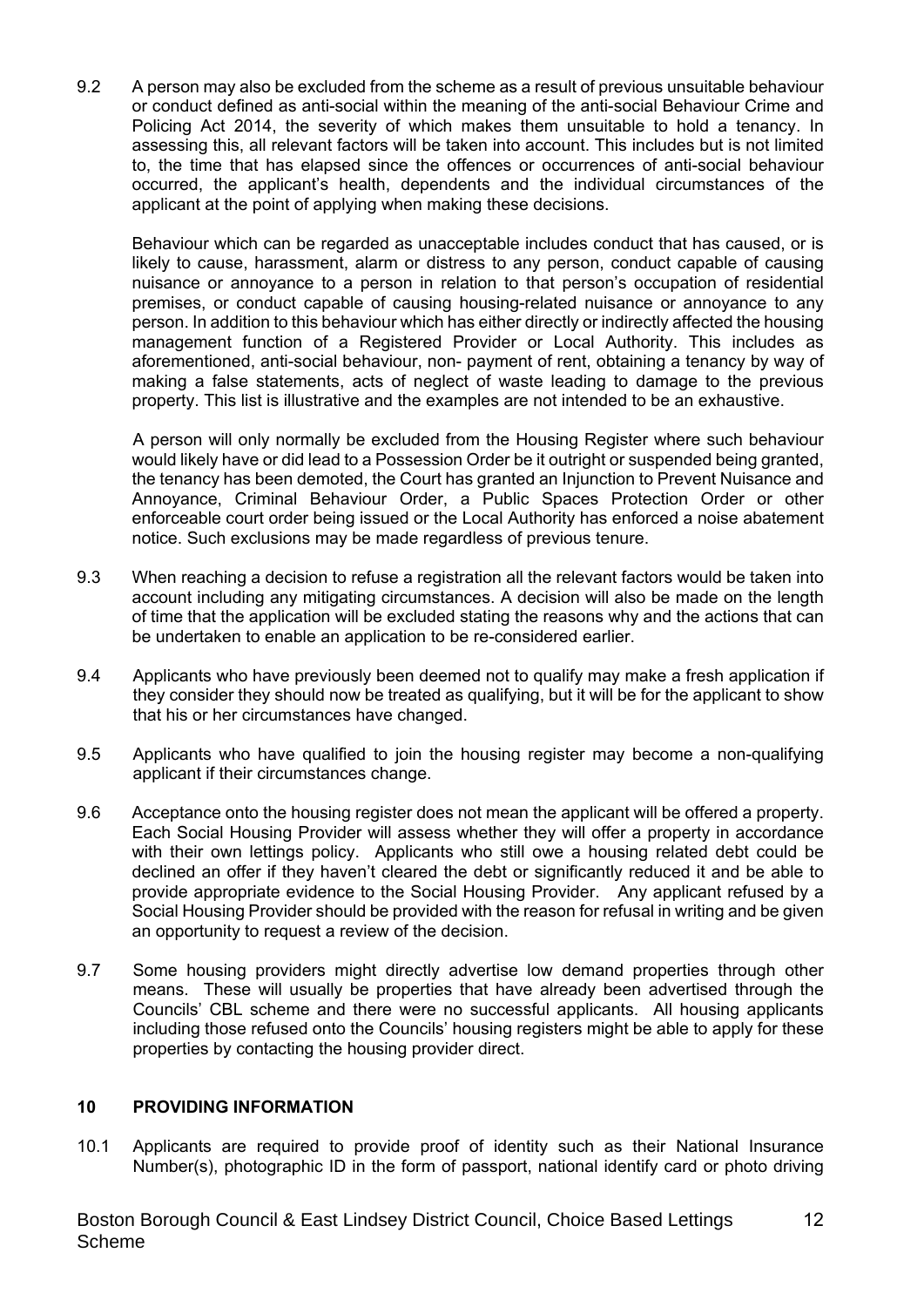licence, birth certificate and also a 5 year address history and proof of local connection. This will normally be required before an applicant is allowed to start bidding for properties.

- 10.2 In accepting any registration which includes anyone from abroad, proof of identification, nationality and immigration status will be required. Verification will be sought to safeguard the use and allocation of public funds.
- 10.3 All relevant documentation to verify the details provided will be required from the applicant when they complete their application and can be uploaded through the website portal.
- 10.4 Verification documents might be requested again after bidding for a property to confirm the applicant's circumstance and banding are still accurate.
- 10.5 Applicants are expected to cooperate with the Councils when requesting further information in regard to the assessment of their application. Where information isn't available and the applicant has made reasonable efforts to provide the requested information the applicant will unlikely to be disqualified in regard to section 9.
- 10.6 Where an applicant notifies that they or a member of their household are affected by one or more of the following circumstances, they will be required to provide relevant documentation upon registration.
	- Homeless or facing homelessness
	- Medical problems worsened by their current accommodation
	- Are or have served in the Armed Forces
	- Have been involved in ASB or have criminal convictions
	- Moving to provide or receive support
	- Moving for education and/or training
	- Suffering hardship or have a welfare need
	- Current home not fit for habitation
- 10.7 Where there are concerns about a person's suitability as a tenant rising from information given during registration, the Council will make any necessary enquiries, including via the police, to check information given about applications. The declaration Applicants sign on the Registration form gives permission for such enquiries, if necessary.
- 10.8 It is important that the information provided by applicants is accurate to determine the correct priority that the Registration receives. The Housing Act 1996 section 171 states that a person commits an offence if, in connection with the exercise by a local housing authority of their functions under this Part – (a) he knowingly or recklessly makes a statement which is false in a material particular, or (b) he knowingly withholds information which the authority have reasonably required him to give in connection with the exercise of those functions.' The offence is punishable on summary conviction by magistrates by a fine of up to £5000.
- 10.9 Applicants who obtain social housing fraudulently are committing an illegal act and likely to be evicted and fined.

#### **11 BANDING PRIORITIES AND RELATIVE PREFERENCE**

11.1 A Banding Scheme as set out in 11.7 below has been adopted to prioritise the housing needs of applicants. The Banding Scheme has four bands based on the applicant's current housing circumstances. They have been adopted following guidance issued by the Secretary of State and all eligible registrations are placed into one of these bands.

Registrations are generally prioritised first by band, and secondly by date - see Section 23 for further details.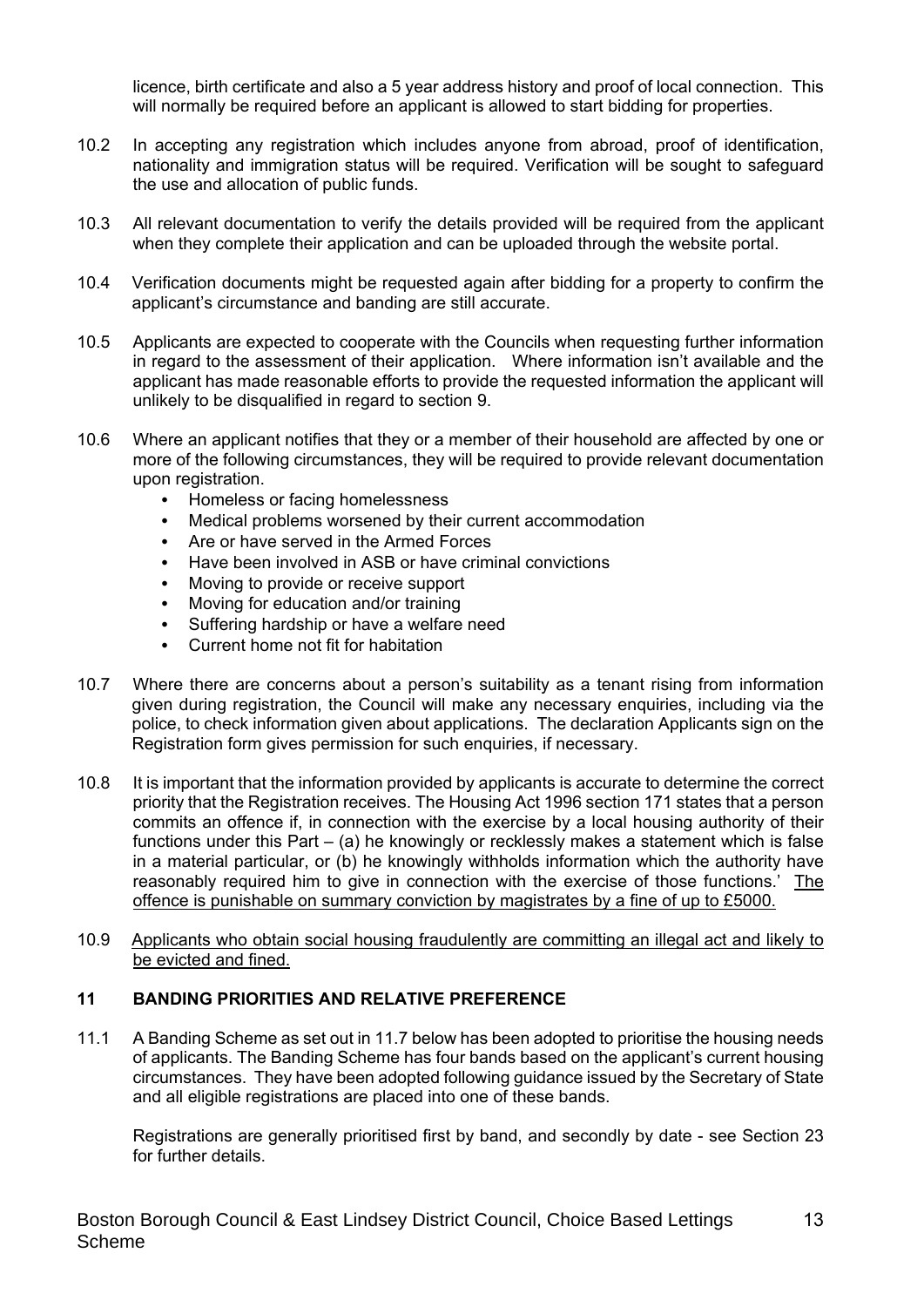Depending on their circumstances and local connection to each Council area (Boston and East Lindsey, applicants may be placed into separate bands for each area.

- 11.2 If an applicant is assessed as having more than one identified needs within a band, consideration is given to raising the application into a higher band. For example:
	- An applicant who has been assessed as having three or more Band 4 needs is placed into Band 3
	- An applicant who has been assessed as having two or more Band 3 needs is placed into Band 2.

Where the needs are similar, applications are unlikely to move into a higher band. For example a non-priority homeless person would be placed into band 3 but would not be moved into band 2 due to also lacking facilities.

11.3 The scheme may make provision for deciding on the relative priority of people in the reasonable preference (and possible additional preference) groups. In doing so, the following factors may to be taken into account:

> a) The financial resources available to the applicant to meet his or her housing costs; b) Any behaviour of a person (or a member of the household) affecting his or her suitability to be a tenant;

> c) Any local connection (as defined under HA 1996 Part 7: see para 13.191) the person has with the authority.

- 11.4 Additional preference can be awarded to applicants who are considered to be in high housing need. This would usually apply to bands 1 and 2, however, may include other high housing need such as at risk of homelessness. Additional preference can be applied in the following circumstances:
	- 1. Current and former members of the armed forces; who:
		- a) Is serving in the regular forces and is suffering from a serious injury, illness (including PTSD) or disability which is attributable (wholly or partly) to the person's service,
		- b) Formerly served in the regular forces,
		- c) Has recently ceased, or will cease to be entitled, to reside in accommodation provided by the Ministry of Defence following the death of that person's spouse or civil partner who has served in the regular forces and whose death was attributable (wholly or partly) to that service, or
		- d) Is serving or has served in the reserve forces and is suffering from a serious injury, illness (including PTSD) or disability which is attributable (wholly or partly) to the person's service.
	- 2. Persons who are terminally ill and must move to suitable accommodation
	- 3. Other exceptional circumstances

An award of additional preference would mean the date the application is placed into the assessed band would be backdated by up to 5 years for points 1a, 1c, 1d and 2. Points 1b and 3 would be backdated by 1 year dependent upon the circumstances.

- 11.5 Housing Priority can be reduced or even taken away in certain situations, for example:
	- Circumstances have changed which materially affect the assessment of the application.
	- Applicant has deliberately worsened their circumstances

Where priority has been reduced or changed, applicants will always be notified.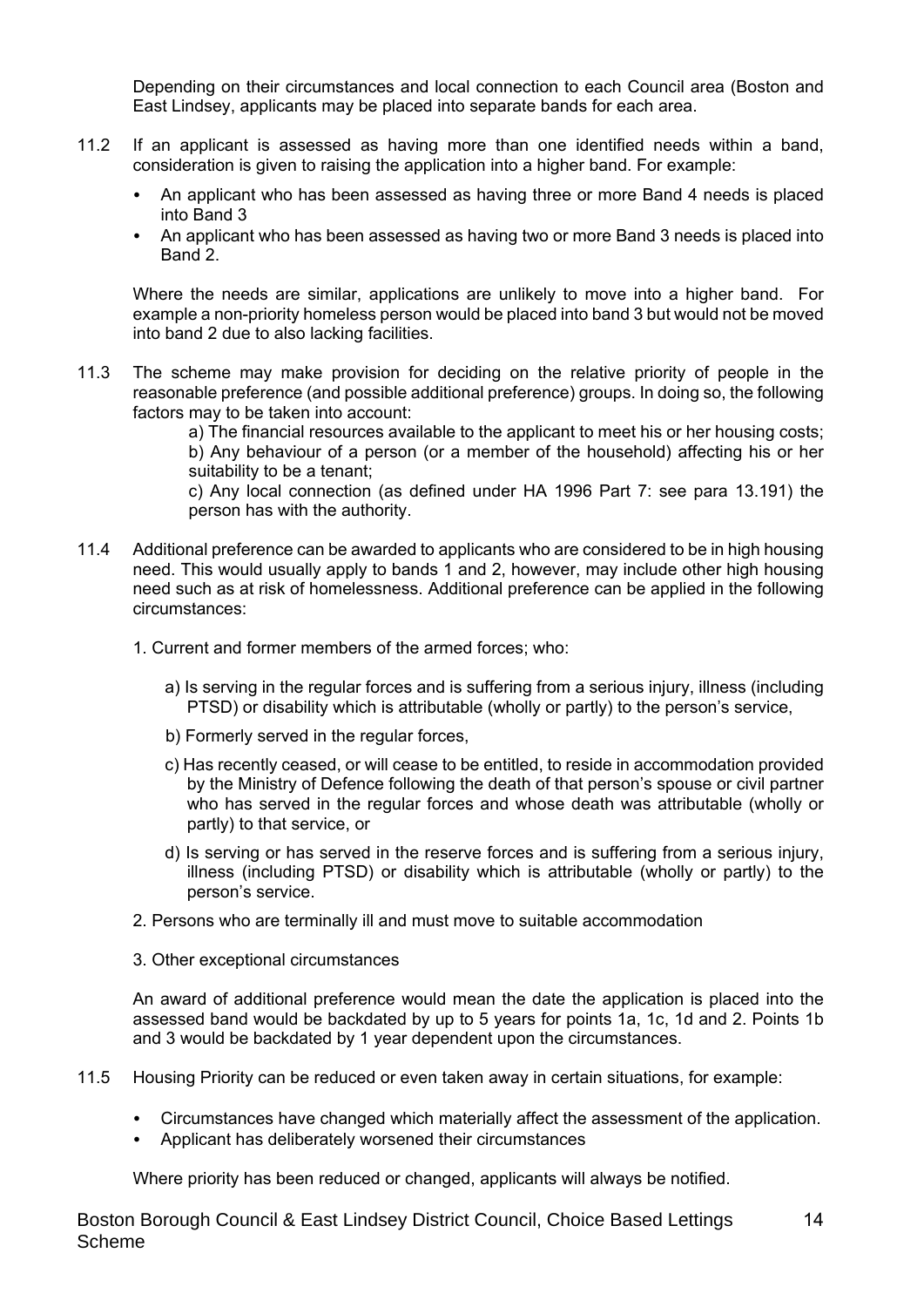11.6 The councils will expect applicants to improve their circumstances where possible to do so through completing various actions which could reduce or remove the need to move home. This could include accessing money management advice, asking the landlord to rectify disrepair or accepting suitable accommodation if eligible and considered appropriate. Applicants who unreasonably do not cooperate could have their banding reduced to band 4.

## 11.7 **Banding Scheme**

#### **BAND 1 – Urgent need and have a local connection or meet an exception**

| 1.1 | The "Main Housing Duty" has been accepted by the Council – in the case of main housing<br>duty, this banding would only apply to the housing register of the Council that has accepted<br>the homelessness duty (ELDC or BBC)<br>See section 14 – Homelessness                                                                                                                                                                                              |
|-----|-------------------------------------------------------------------------------------------------------------------------------------------------------------------------------------------------------------------------------------------------------------------------------------------------------------------------------------------------------------------------------------------------------------------------------------------------------------|
| 1.2 | Both Councils have a Corporate Parenting responsibility to any young person who is aged<br>16 or over who is either a "looked after child" from Lincolnshire, or is a "care leaver"<br>supported by Lincolnshire County Council, up to the age of 25. Band 1 will apply when<br>they are not intentionally homeless and are accessing services, and have been assessed<br>as capable of independent living, even with the support of a Leaving Care Worker. |
| 1.3 | The applicant is currently in hospital and homeless or doesn't have a suitable home to return<br>to upon discharge as assessed by the Councils taking advice from relevant professionals.<br>Applicants could be placed into a lower band if they have deliberately worsened their<br>circumstances. Housing providers will require a copy of any support plans if applicable.                                                                              |
| 1.4 | The applicant will be going into hospital for a major operation and they will not be able to<br>return to their current home.                                                                                                                                                                                                                                                                                                                               |

### **BAND 2- High Need and have a local connection or meet an exception**

| 2.1 | The applicant is homeless or threatened with homelessness within the next 56 days and<br>believed to be in priority need and not intentionally homeless as determined by the Local<br>Authority, in accordance with homelessness legislation prevention and relief duties. (This<br>includes persons of no fixed abode - see section 16)                                                                                             |
|-----|--------------------------------------------------------------------------------------------------------------------------------------------------------------------------------------------------------------------------------------------------------------------------------------------------------------------------------------------------------------------------------------------------------------------------------------|
| 2.2 | The household is assessed as needing at least two or more bedrooms than currently<br>available. This is assessed under the space standards contained within Part 10 of the<br>Housing Act 1985 or assessed using the HHSRS set out in the Housing Act 2004.                                                                                                                                                                          |
|     | Children of the same sex and from the same household can share a bedroom<br>until the oldest child reaches the age of 16                                                                                                                                                                                                                                                                                                             |
|     | Children of the opposite sex can share a bedroom until the oldest child<br>reaches the age of 10                                                                                                                                                                                                                                                                                                                                     |
|     | Households who live with other households are only placed into this band if they have<br>NOT deliberately made the circumstances worse.                                                                                                                                                                                                                                                                                              |
|     | People who cannot reasonably be classed as being from the same household are NOT<br>counted within this category e.g. short term lodgers                                                                                                                                                                                                                                                                                             |
| 2.3 | The applicant or a member of their household has been awarded High Medical Priority.<br>Medical banding is based on how and why your current living conditions are not<br>appropriate to your medical needs                                                                                                                                                                                                                          |
| 2.4 | The property in which the applicant lives is subject to a Direction, Demolition, Compulsory<br>Purchase Order or Category 1 Hazard, with a prohibition order being made. Applicants<br>do NOT qualify for this band if such orders have been made because they have failed to<br>satisfactorily maintain their own property or because the disrepair has been caused by<br>them and had the financial means to prevent the disrepair |
| 2.5 | The applicant is a retiring agricultural worker who falls under Rent Agriculture Act 1976<br>and their home is required for a new employee                                                                                                                                                                                                                                                                                           |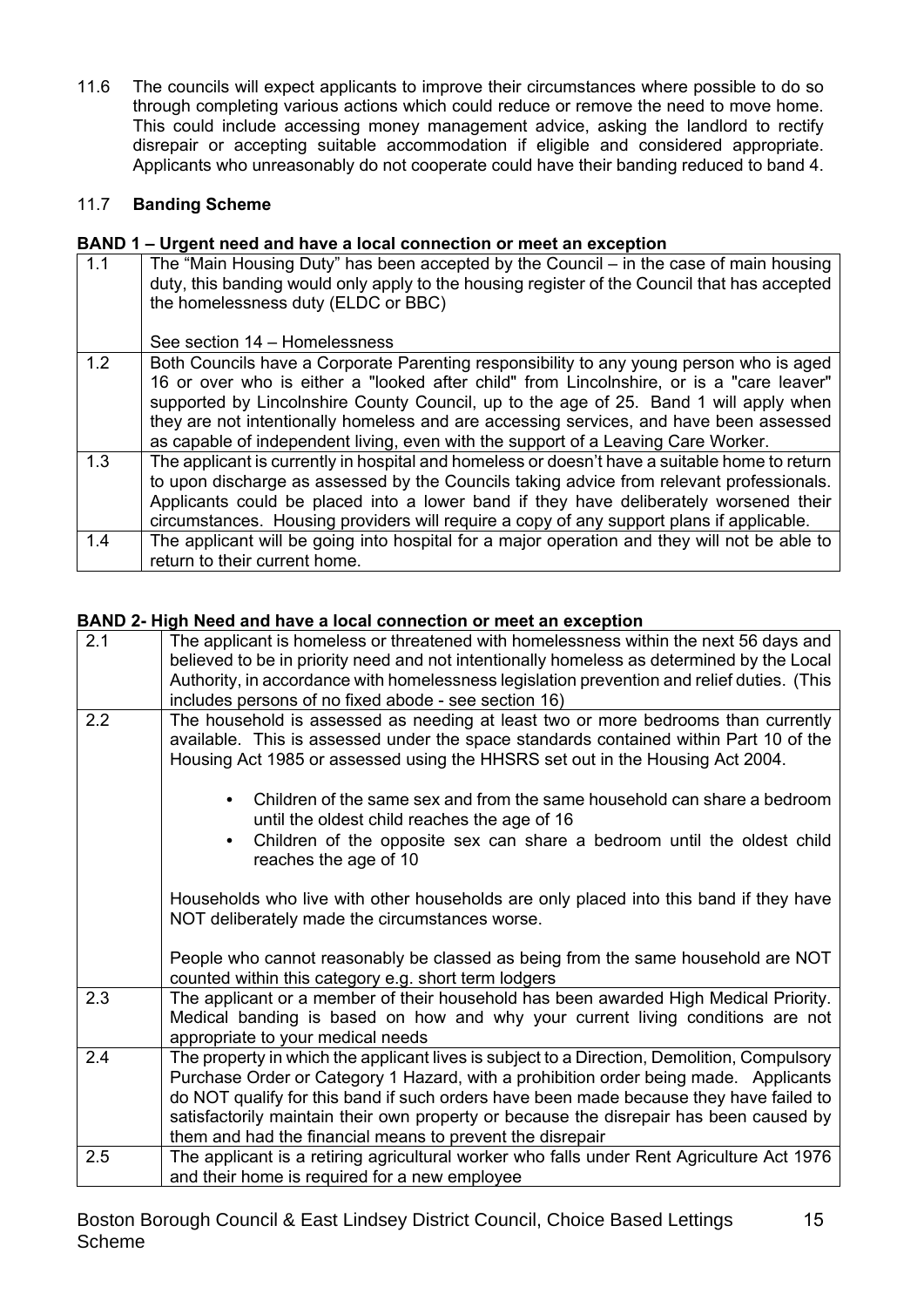| 2.6  | The applicant is a tenant of a registered housing provider living in permanent          |
|------|-----------------------------------------------------------------------------------------|
|      | accommodation within the Councils geographic area and no longer needs the property      |
|      | because of its extensive disabled adaptations                                           |
| 2.7  | The applicant or a member of their household needs extensive disabled adaptations and   |
|      | is prepared to move to a property with such adaptations rather than having them done at |
|      | their current home. Evidence from an OT/or copy of the DFG referral will be required    |
| 2.8  | The applicant is a tenant of a registered housing provider living in permanent          |
|      | accommodation within the Councils geographic area who is releasing 2 or more            |
|      | bedrooms to move to a smaller property                                                  |
| 2.9  | The applicant is suffering from harassment or domestic abuse and it is considered that  |
|      | the accommodation is unreasonable to occupy as defined in the homelessness              |
|      | legislation and determined by the Local Authority. Any recommendations made by a        |
|      | MARAC will be taken into consideration, where appropriate. A risk assessment must be    |
|      | conducted in accordance with MARAC for all offers of accommodation in such cases        |
| 2.10 | The applicant is a victim of domestic abuse and resident in supported accommodation     |
|      | and assessed by the service provider as ready to move into social housing               |
| 2.11 | Urgent need to move due to violence, harassment, protection issues. Evidence will be    |
|      | required.                                                                               |
| 2.12 | The applicant currently lives in supported accommodation in Lincolnshire (excluding     |
|      | sheltered housing for older people and where floating support is being provided) and is |
|      | actively engaging and has been assessed as being ready to move into social housing      |
| 2.13 | The applicant has been verified by the Council or a commissioned partner to be a rough  |
|      | sleeper who is actively engaging and assessed as being ready to move into social        |
|      | housing                                                                                 |
| 2.14 | The applicant has two or more housing needs as set out in Band 3                        |
|      |                                                                                         |

#### **BAND 3- Medium Need including those who meet a Reasonable Preference category who do not have a local connection**

| 3.1 | The applicant is homeless or threatened with homelessness within the next 56 days but<br>not believed to be in priority need and not likely to be intentionally homeless as determined<br>by the Local Authority, in accordance with homelessness legislation prevention and relief<br>duties. (This includes persons of no fixed abode - see section 16) |
|-----|-----------------------------------------------------------------------------------------------------------------------------------------------------------------------------------------------------------------------------------------------------------------------------------------------------------------------------------------------------------|
| 3.2 | The applicant is a tenant of a registered housing provider living in permanent<br>accommodation within the Councils geographic area who is releasing 1 bedroom to move<br>to a smaller property                                                                                                                                                           |
| 3.3 | The applicant or a member of their household has been awarded Medium Medical Priority.<br>Medical banding is based on how and why your current living conditions are not<br>appropriate to your medical needs                                                                                                                                             |
| 3.4 | The household is assessed as needing one more bedroom than currently available. This<br>is assessed under the space standards contained within Part 10 of the Housing Act 1985<br>or assessed using the HHSRS set out in the Housing Act 2004.                                                                                                            |
|     | Children of the same sex and from the same household can share a bedroom<br>$\bullet$<br>until the oldest child reaches the age of 16<br>Children of the opposite sex can share a bedroom until the oldest child reaches<br>$\bullet$<br>the age of 10                                                                                                    |
|     | Households who live with other households are only placed into this band if they have<br>NOT deliberately made the circumstances worse. If they have, they are placed in Band<br>EX/removed from the list.                                                                                                                                                |
|     | People who cannot reasonably be classed as being from the same household are NOT<br>counted within this category e.g. short term lodgers.                                                                                                                                                                                                                 |
|     |                                                                                                                                                                                                                                                                                                                                                           |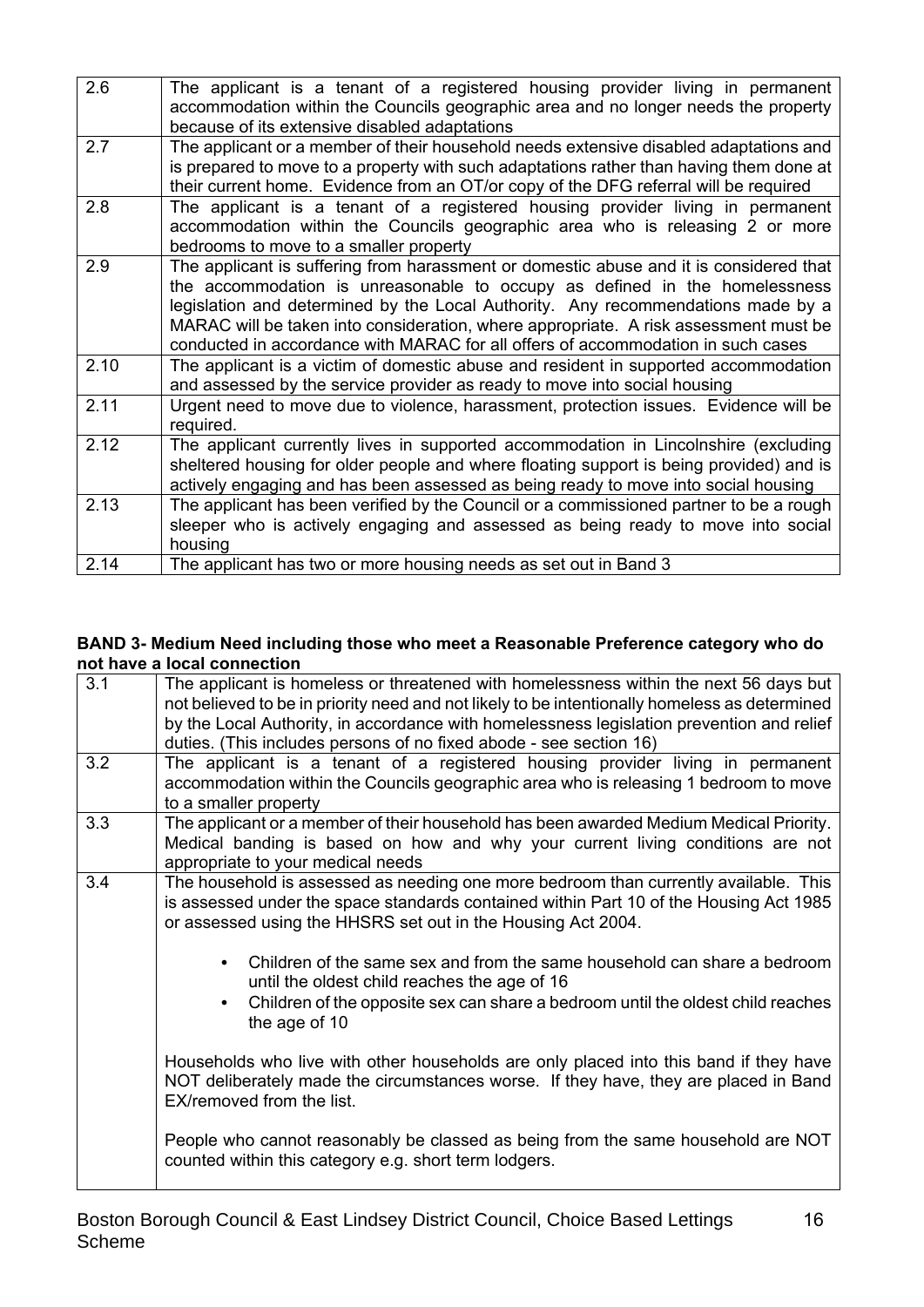| 3.5  | The applicant's current home is assessed as permanently lacking or the applicant is<br>unable to access basic essential facilities and it is through no fault of their own, such as:                                                                   |  |  |
|------|--------------------------------------------------------------------------------------------------------------------------------------------------------------------------------------------------------------------------------------------------------|--|--|
|      | an inside toilet                                                                                                                                                                                                                                       |  |  |
|      | hot and cold running water                                                                                                                                                                                                                             |  |  |
|      | bathing facilities                                                                                                                                                                                                                                     |  |  |
|      | mains services i.e. electrical / water supplies                                                                                                                                                                                                        |  |  |
|      | This category excludes caravans/mobile homes unless on a permanent site. It will not be<br>used where any of the above has been caused by the occupier.                                                                                                |  |  |
| 3.6  | The property in which the applicant lives is subject to a Category 1 Hazard, as per HHSRS<br>legislation (written confirmation required) and the landlord is refusing to rectify the<br>disrepair.                                                     |  |  |
| 3.7  | A household with dependent children unable to live together as a family unit (this is<br>defined as spouse/partner/children) and wishes to live with them                                                                                              |  |  |
| 3.8  | The applicant is experiencing undue financial hardship which is a direct result of current<br>housing circumstances. To fall into this band the situation must be;                                                                                     |  |  |
|      | one that is not likely to be short lived<br>$\bullet$                                                                                                                                                                                                  |  |  |
|      | one that is not/has not been caused by a deliberate act or omission and,                                                                                                                                                                               |  |  |
|      | one that the applicant is unable to have any reasonable control over                                                                                                                                                                                   |  |  |
|      | The circumstances make their current home unaffordable in terms of rent and<br>utilities where they previously could have afforded it.                                                                                                                 |  |  |
|      | A full financial assessment will be undertaken as the basis for placing/not placing<br>registrations into this category. The assessment could result in the applicant being<br>assessed as threatened with homelessness and placed into a higher band. |  |  |
| 3.9  | A household with dependent children lodging and sharing facilities with friends or family<br>who has not deliberately worsened their circumstances by moving from accommodation<br>that was otherwise suitable                                         |  |  |
| 3.10 | The welfare of the household is being severely affected by the current accommodation or<br>location, this could include:                                                                                                                               |  |  |
|      | The applicant is currently unemployed and has been offered permanent<br>employment (seasonal work not considered) and must move to be able to carry<br>out the job.                                                                                    |  |  |
|      | The applicant is currently unemployed and needs to move to access full time<br>education/training that cannot be accessed in their current location.                                                                                                   |  |  |
|      | The applicants needs to move to provide long term care and support. This could<br>include foster carers and those approved to adopt who need to move to a larger                                                                                       |  |  |
|      | property.                                                                                                                                                                                                                                              |  |  |
|      | The applicant is severely isolated and must move to access vital services.                                                                                                                                                                             |  |  |
|      | Each case will be assessed on individual circumstances                                                                                                                                                                                                 |  |  |
| 3.11 | Right to Move applicants (see section 12)                                                                                                                                                                                                              |  |  |
| 3.12 | Applicants who meet a Reasonable Preference category but do not have a local                                                                                                                                                                           |  |  |
| 3.13 | connection to the Councils geographic area (as defined in section 8.8)                                                                                                                                                                                 |  |  |
|      | The applicant has three or more housing needs as set out within Band 4                                                                                                                                                                                 |  |  |

## **BAND 4- Low Need**

| $\vert 4.1 \vert$ | The applicant has housing need that would ordinarily place them into a higher band but has |
|-------------------|--------------------------------------------------------------------------------------------|
|                   | been found Intentionally Homeless within the last 12 months and has not had a settled      |
|                   | home in that time                                                                          |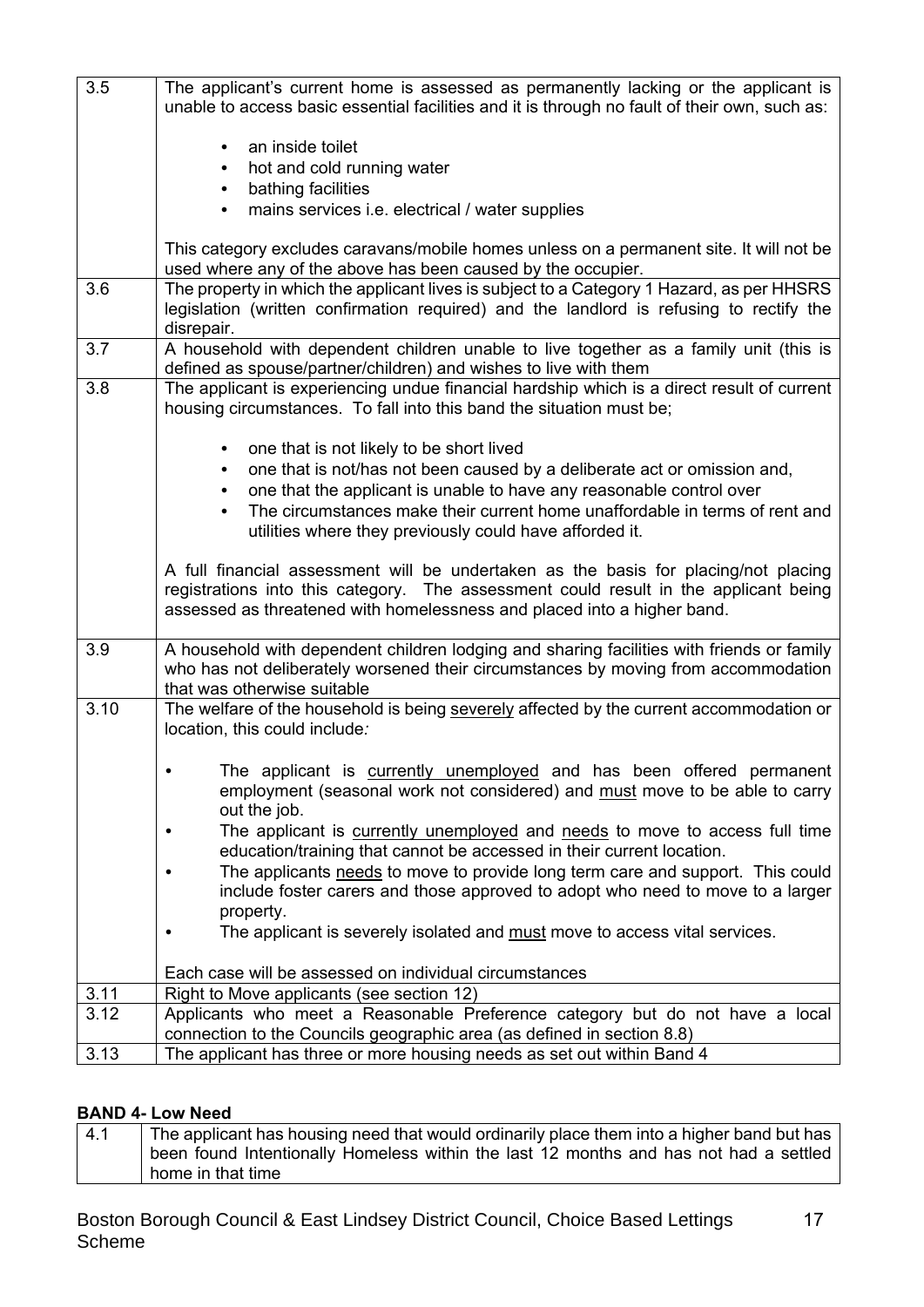| 4.2 | Applicants who fail to reasonably cooperate with advice provided by the council in respect<br>of preventing or relieving their homelessness or following other advice and actions to reduce                |
|-----|------------------------------------------------------------------------------------------------------------------------------------------------------------------------------------------------------------|
|     | the need for them to move home. This includes failing to bid for properties.                                                                                                                               |
| 4.3 | A household without dependent children lodging and sharing facilities with friends or family                                                                                                               |
| 4.4 | The applicant's relationship with their partner has broken down and they do not have the<br>legal right to live there but they haven't been asked to leave within 56 days                                  |
| 4.5 | The applicant or a member of their household has been awarded Low Medical Priority.<br>Medical banding is based on how and why your current living conditions are not appropriate<br>to your medical needs |
| 4.6 | The applicant's existing tenancy is insecure or an assured shorthold tenancy                                                                                                                               |
| 4.7 | The households welfare is being affected by the current accommodation or location, this<br>could include:                                                                                                  |
|     | The applicant has been offered employment (including seasonal work)<br>and wishes to move nearer to the job.                                                                                               |
|     | The applicant or family member wishes to move to access education/training<br>that cannot be accessed in their current location.                                                                           |
|     | The applicant wishes to move to provide long term care and support. This<br>could those applying to become foster carers or to adopt and need to move<br>to a larger property.                             |
|     | The applicant is isolated and wishes to move to access services.                                                                                                                                           |
|     | Each case will be assessed on individual circumstances                                                                                                                                                     |

#### **12 MEDICAL BANDING**

- 12.1 Medical banding is awarded to housing applicants or those to be rehoused with them who can demonstrate that their medical condition (physical or psychological) is currently being adversely affected by their housing situation AND that a change to more appropriate housing would benefit them medically.
- 12.2 An assessment of medical need is made by the Councils after receipt of the completed medical assessment form, evidence of disability benefits and list of medication. Supporting evidence and reports from medical professionals will be taken into account if provided but these are not usually necessary and there might be a charge which the Council will not pay. If the assessment places an applicant into a higher band, then the registration will be redated to the date of the assessment. If the assessment does not change the band into which the registration falls, the existing effective date and banding remains unchanged.
- 12.3 There are FOUR recommendations that can be returned;

High Priority – Registration placed into Band 2 Medium Priority – Registration placed into Band 3 Low Priority – Registration placed into Band 4; or No Medical Priority.

- 12.4 The Assessor determines medical priority based on the current housing circumstances in relation to the illness or disability of the applicant or household member (who is moving with them) as well as considering measures that could be taken to make the current home more suitable. The assessment will take account of the level of risk of the applicant coming to harm as a result of the property not meeting their needs such as from trips and falls.
- 12.5 The Council assessing the application will consider a request for a further medical assessment if it is satisfied that there has been a significant change in the medical circumstances of the applicant or their household.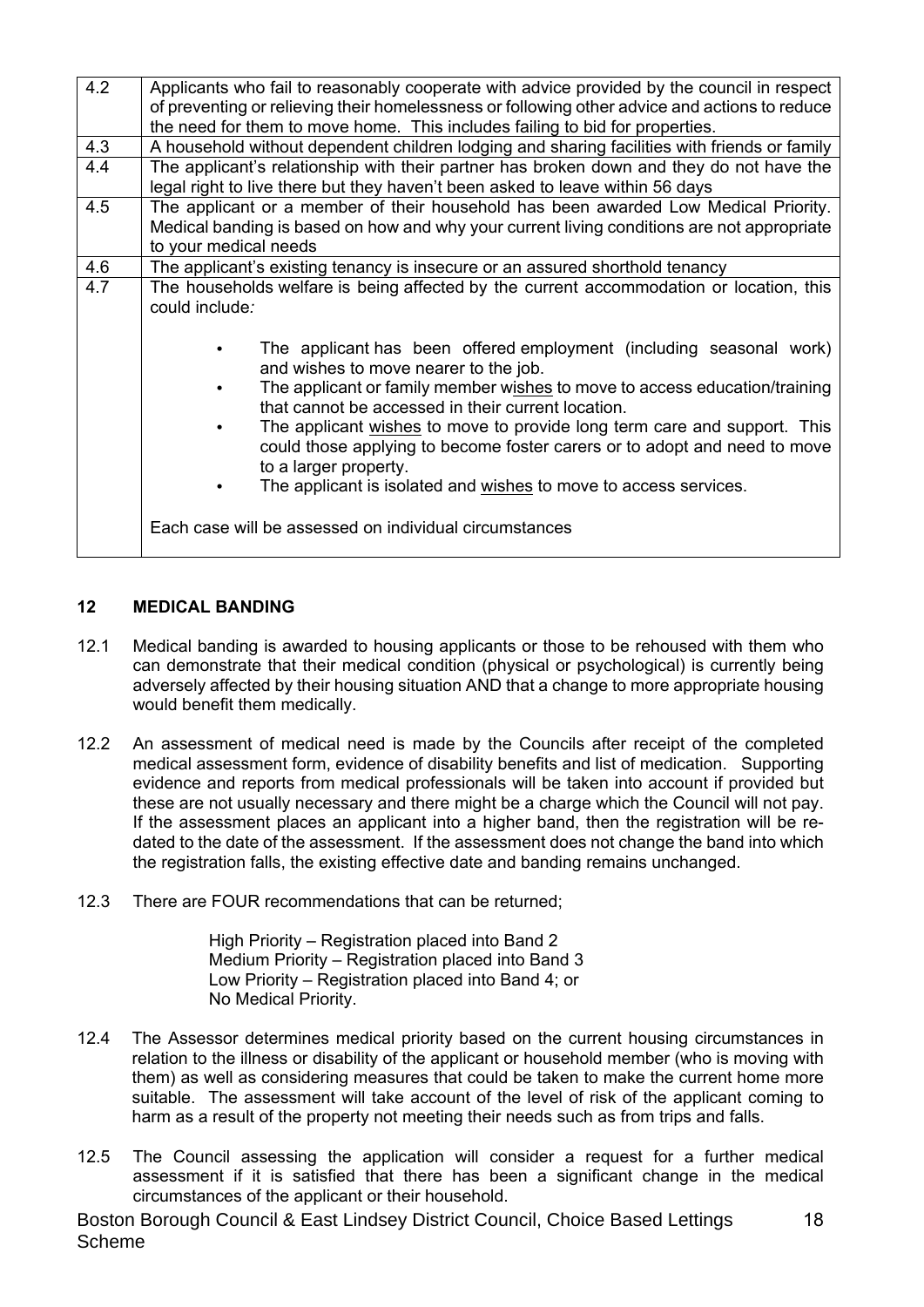- 12.6 Applicants who require a specific type of property such as due to a medical need will normally only be allowed to bid for a property of that type. If applicants consider they can manage a different type of property, their medical assessment will be reviewed. For example an applicant who needs a ground floor property due to a disability who wishes to bid for a first floor property would either not be allowed or would have their medical assessment reviewed.
- 12.7 If an applicant disagrees with the medical band that has been awarded they can request a review of this decision in writing stating why they disagree. A further assessment would then be completed by an independent medical professional for which there may be a charge. This could result in the Councils assessment being confirmed or overturned which may result in the medical award being increased or decreased.

#### **13 RIGHT TO MOVE (social tenants)**

- 13.1 The Right to Move regulation enables social housing tenants to move to another authority to take up a job or live closer to employment or training.
	- Existing social housing tenants living outside of the Councils' geographical areas may apply to join the housing register in cases where they have a need to move to the area to avoid hardship, and
	- The social housing tenant has a need to move to the district because the tenant works or has been offered work in the district and has a genuine intention to take up the offer.
- 13.2 Anyone wishing to apply under this regulation must provide evidence of employment/training in the area and reasons why they would experience hardship if they were not able to move into the district / borough.
- 13.3 The employment should be long-term at least 12 months, and should be for at least 16 hours per week. The work must be based in the district / borough, not just requiring the applicant to travel to the area occasionally. Voluntary work is not eligible, however apprenticeships are eligible.
- 13.4 Where an applicant has received an offer of a job, there must be genuine intent to take it up.
- 13.5 Applicants must provide evidence to confirm employment. This may include:
	- A contract of employment
	- Wage/salary slips
	- Bank statements
	- Proof of working tax credit
	- A formal offer letter
- 13.6 Verification of on-going employment in the area will be sought at the point of making an application active, and at the point of allocation.

#### **14 HOMELESSNESS**

14.1 In cases where the Council assessing a homeless application has accepted a main housing duty following on from the "prevention" and "relief" duty, applicants will be placed into Band 1 if they have a local connection or meet an exception as per 8.12. Such applicants are required to make bids on the first suitable property that they are eligible for, from the date that they have been accepted as homeless. The Council will also bid on their behalf for properties which the Council consider meet their needs and they are eligible for. If an applicant refuses a successful bid, the homelessness duty to them will be discharged but a right to a review is available. The application band would also be reassessed.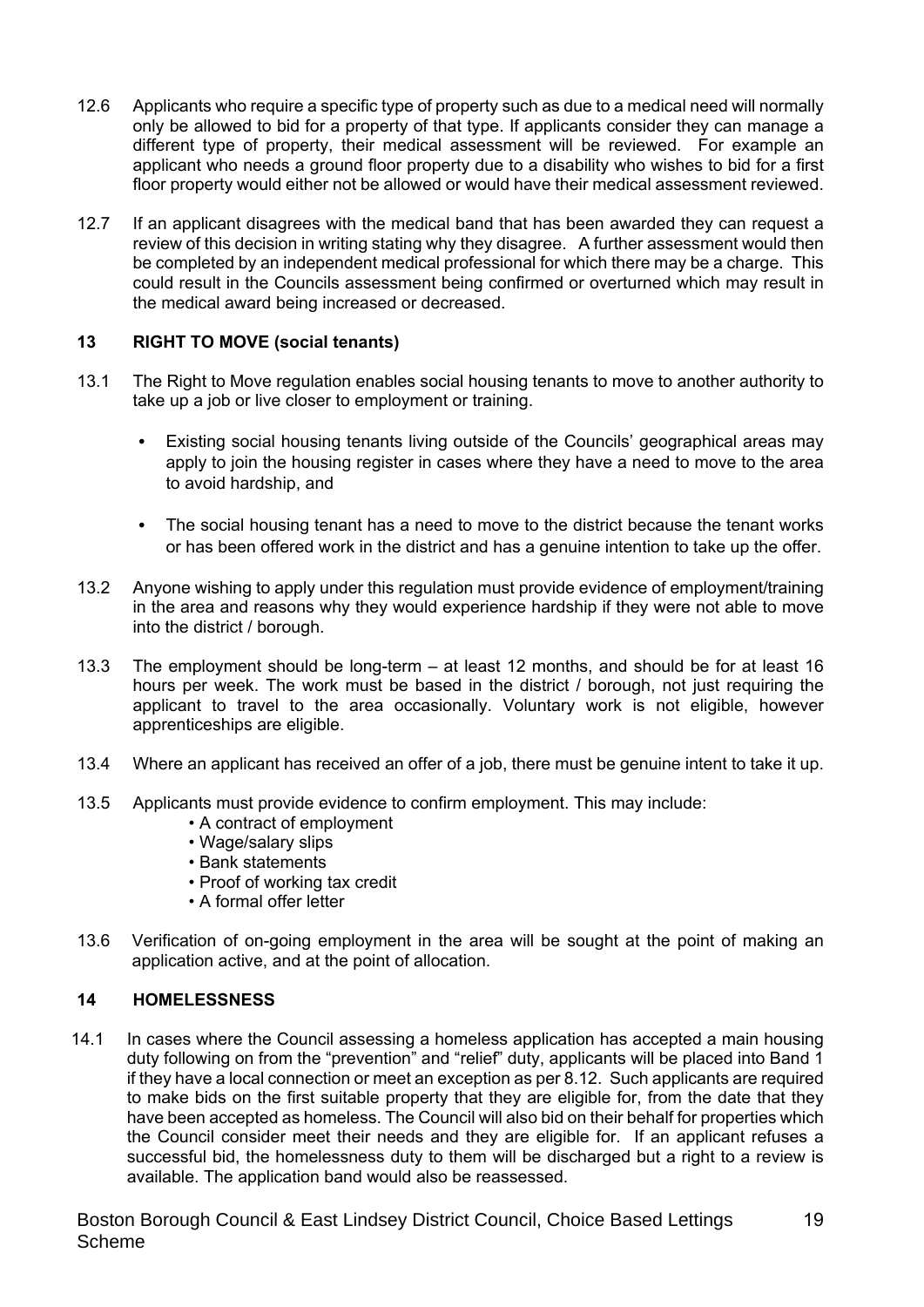- 14.2 Where statutorily homeless applicants have a housing related debt they could be placed into temporary accommodation under section 193 of the Housing Act 1996, during this time an affordable repayment agreement will be made with them to repay the debt. This will allow applicant(s) to place bids, however it is unlikely that they will be offered a property unless the debt has been cleared or regular payments have been made to reduce the debt over a period of time determined by the relevant housing provider.
- 14.3 Statutorily homeless applicants will also be considered for an offer of accommodation in the private sector. This could result in the homelessness duty being discharged.
- 14.4 Anyone provided with a temporary tenancy pursuant to a homeless application will be required to update their application and continue to bid on suitable properties.

#### **15 CORPORATE PARENTING RESPONSIBILITY**

15.1 The Councils have a Corporate Parenting responsibility to any young person who is aged 16 or over who is either a "looked after child" from Lincolnshire, or is a "care leaver" supported by Lincolnshire County Council, up to the age of 25. Band 1 will apply when they are not intentionally homeless and are accessing services, and have been assessed as capable of independent living, even with the support of a Leaving Care Worker. Children's Services would need to make this request and provide appropriate evidence to confirm the young person did not become homeless intentionally.

#### **16 ROUGH SLEEPING**

16.1 Defined as being street homeless and having access to no accommodation at all. People of 'No Fixed Abode', who are for example staying at various locations on an ad hoc basis, are not regarded as rough sleepers.

#### **17 NO FIXED ABODE**

- 17.1 Applicants who claim that they are of no fixed abode have to satisfy the Council to which they are applying that they genuinely have no settled accommodation and are living at various locations for very short periods of time.
- 17.2 In confirming cases where applicants claim that they are of no fixed abode, proof may be sought from each address and/or other agencies with which they are registered.

#### **18 HOUSING RELATED DEBTS**

18.1 Where an applicant(s) has any current/former rent arrears or other housing related debt they might be accepted onto the housing register and placed in the appropriate band. This would allow applicant(s) to place bids, however, housing providers might still refuse to offer a property whilst the debt is still outstanding. Further information is within section 9.

Applicants who have housing related debt are strongly advised to make arrangements to reduce or clear this to improve their prospects of receiving a housing offer. The Councils Housing Teams, Citizens Advice or other support services will be able to offer advice. Applicants may wish to seek support from the services listed on "Connect to Support Lincolnshire"

## **19 FINANCIAL CAPACITY**

19.1 All households applying to the scheme are assessed for their ability to buy their own home, or adapt their own home to meet their assessed needs. Assets that may be taken into consideration when assessing financial capacity may include but are not limited to savings,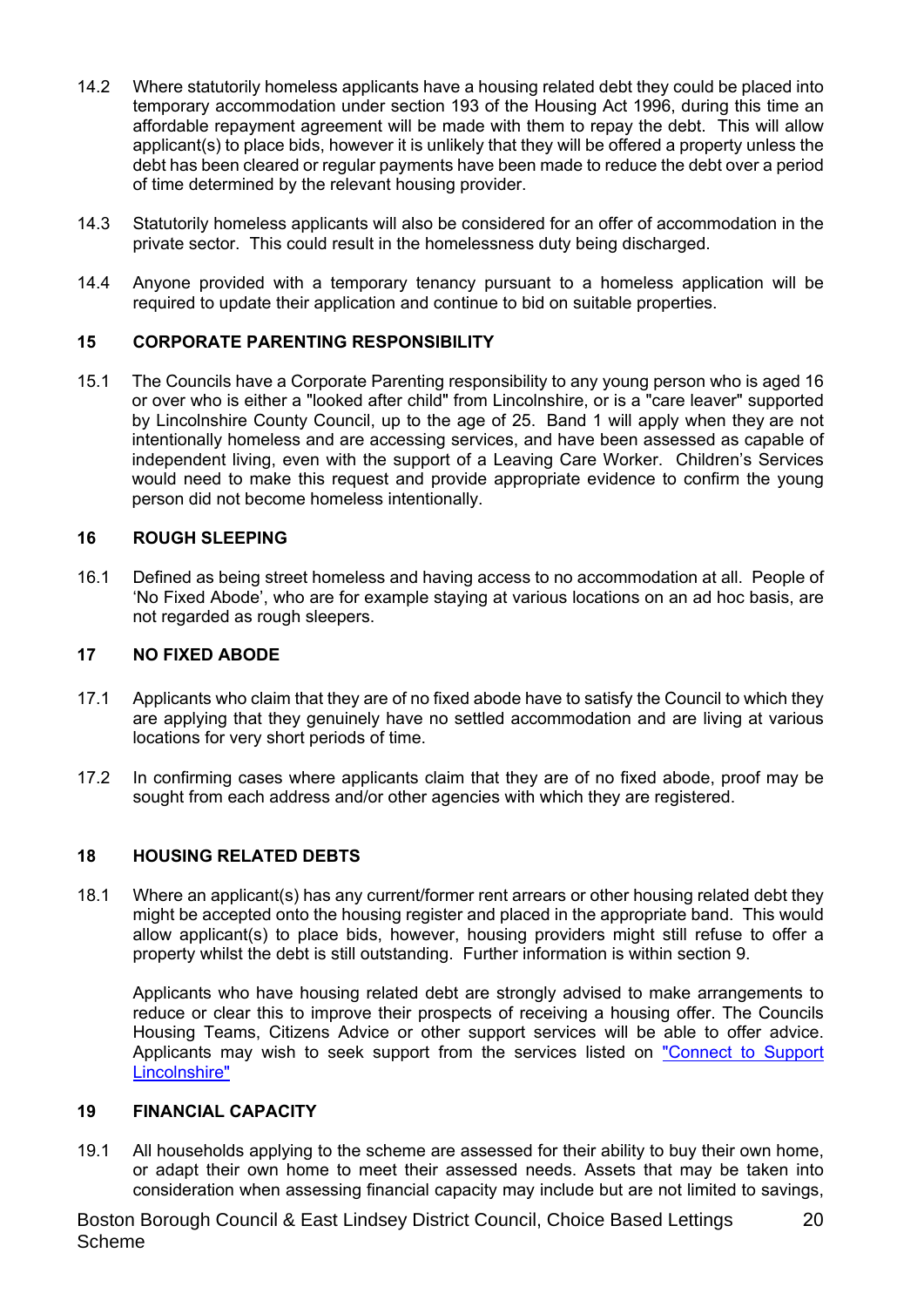shares, bonds, commercial property, residential property, property abroad and money apportioned through the proceeds of a divorce settlement, inheritance or any form of cash windfall. An allocation will not be made where an applicant(s) owns a property that would be reasonable for them to live in or where, if they sold it, they could afford to buy another property in the area.

- 19.2 In determining the priority an applicant receives within the scheme, the following are some examples of what will be considered:
	- Whether the applicant(s) can sell their current home or any other property that they own
	- Whether the applicant has rights to a former matrimonial home
	- The expected equity after the proposed sale of the property.
	- The applicant(s) current financial circumstances and commitments.
	- Whether the applicant(s) will be eligible for a mortgage.
	- The supply of accommodation suitable for the applicant(s) specific needs on the private market for either sale or rent.
	- Whether the applicant(s) housing need can be met in the private market taking into consideration the cost of housing within the district.
	- Whether adaptation of the present property is a viable option.
	- Whether significant care and support needs would impact on the ability of the applicant to secure and maintain accommodation.
	- For applicants from the Armed Forces who receive a lump sum as compensation for injury or disability sustained on active service, this settlement amount will be disregarded for the purposes of financial capacity.
- 19.3 An allocation will not be made to an applicant who can obtain and afford a mortgage to buy a property which meets their requirements within the area by using their assets and income.

#### **20 HOUSING SUPPORT**

- 20.1 A range of support services are available throughout the area and are there to help vulnerable people live safely and independently within the community.
- 20.2 Housing providers might request risk assessments, support plans and other relevant information from relevant agencies before making an offer of a property.
- 20.3 Housing Providers reserve the right to refuse any bids from applicants for accommodation it deems unsuitable and where in its opinion, support plans are not sufficiently detailed to provide support to the applicant to ensure that their tenancy remains sustainable.

#### **21 CARERS**

- 21.1 Applicants with a disability or other need who require an additional bedroom to accommodate a carer are required to provide satisfactory evidence such as an approved and detailed Care Plan. Such evidence may need to be shared with a Housing provider to confirm the need for the additional bedroom.
- 21.2 This information is required to evidence that an additional bedroom is needed and also to enable a Housing Provider to assess whether the accommodation will be affordable taking account of the under-occupancy rules.

## **22 RENT (AGRICULTURE) ACT 1976**

22.1 The Rent (Agriculture) Act 1976 and the Housing Act 1988 give certain agriculture workers (including retired workers and successors) living in farm cottages, security of tenure. However, under these Acts a farmer may apply to the appropriate Local Authority to have the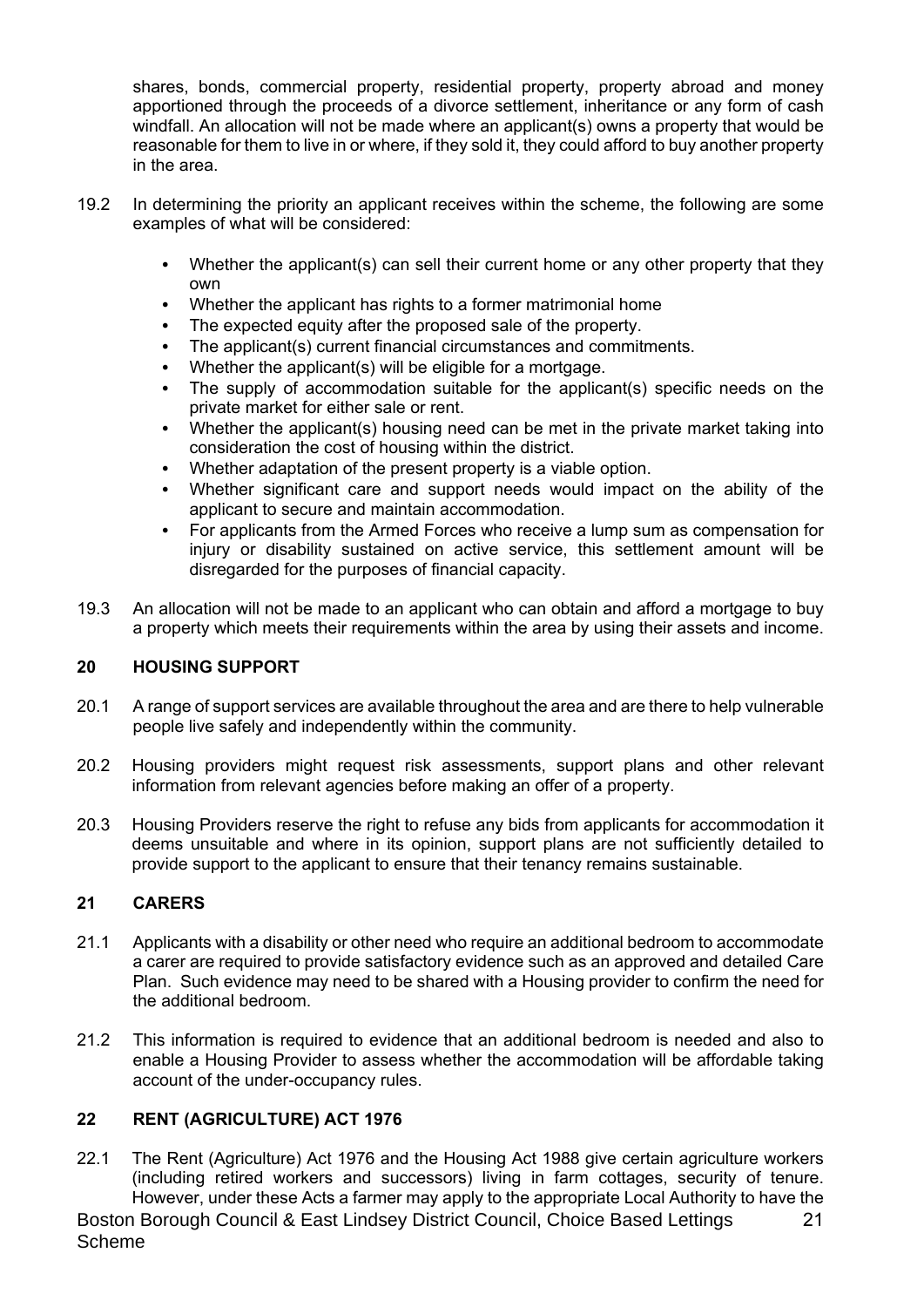protected worker re-housed if they need the cottage for another worker in the interests of efficient agriculture.

- 22.2 The authority will consider whether the employee occupied the accommodation as part of their employment in agriculture and worked whole time in agriculture for 91 out of the preceding 104 weeks. The authority will also consider whether the landlord is able to provide alternative suitable accommodation.
- 22.3 The authority will award band 2 if it considers the requirements of the Acts have been met.

#### **23 DATING OF REGISTRATIONS**

23.1 The initial registration date of an application will be the date that the applicant registers their application details online. Where the councils housing register system has changed and customers need to re-register, the original application date will be retained.

Once the application and accompanying evidence has been provided, the banding will be assessed and the application placed within a band in date order.

- **new application**, the banding date will be the date that all requested evidence has been provided
- **change in circumstances which results in a higher band assessment:** the banding date will be the date the applicant provides satisfactory evidence of the change in circumstances.
- **change in circumstance which results in the banding remaining the same:** the banding date will not change
- **change in circumstances which result in a lower band assessment:** the banding date will revert to the original application date.
- **Refusal of three offers:** the banding date will be changed to the date of the last refusal and the application might be placed into a lower band (see 26.26). Applicants will be informed in writing and can request a review of this decision.
- **Cancelled applications** see section 25.

#### **24 CHANGES IN CIRCUMSTANCES**

- 24.1 All changes in Applicant's circumstances must be updated on the applicant's application through the website or via the Housing Teams. Changes in circumstances that lead to rebanding will be dealt with in accordance with this policy and the Applicant(s) advised accordingly.
- 24.2 Applications will be regularly reviewed to ensure the applicant wishes to remain on the housing register and their application is still accurate, eligible and qualifying.

#### **25 SUSPENDED AND CANCELLED APPLICATIONS**

- 25.1 Applicants may be temporarily suspended whilst the Council assess the information provided by the applicant and complete further enquiries that may be necessary such as where there has been a change of circumstance or new information has been provided.
- 25.2 Applications will be suspended if there is a report of possible fraud or false information until enquiries are completed.
- 25.3 Applications will not be suspended at the request of the applicant due to not wanting to be considered for accommodation at the current time however applicants can generally choose whether to bid or not bid for properties.
- 25.4 Applications will usually be cancelled in the following circumstances: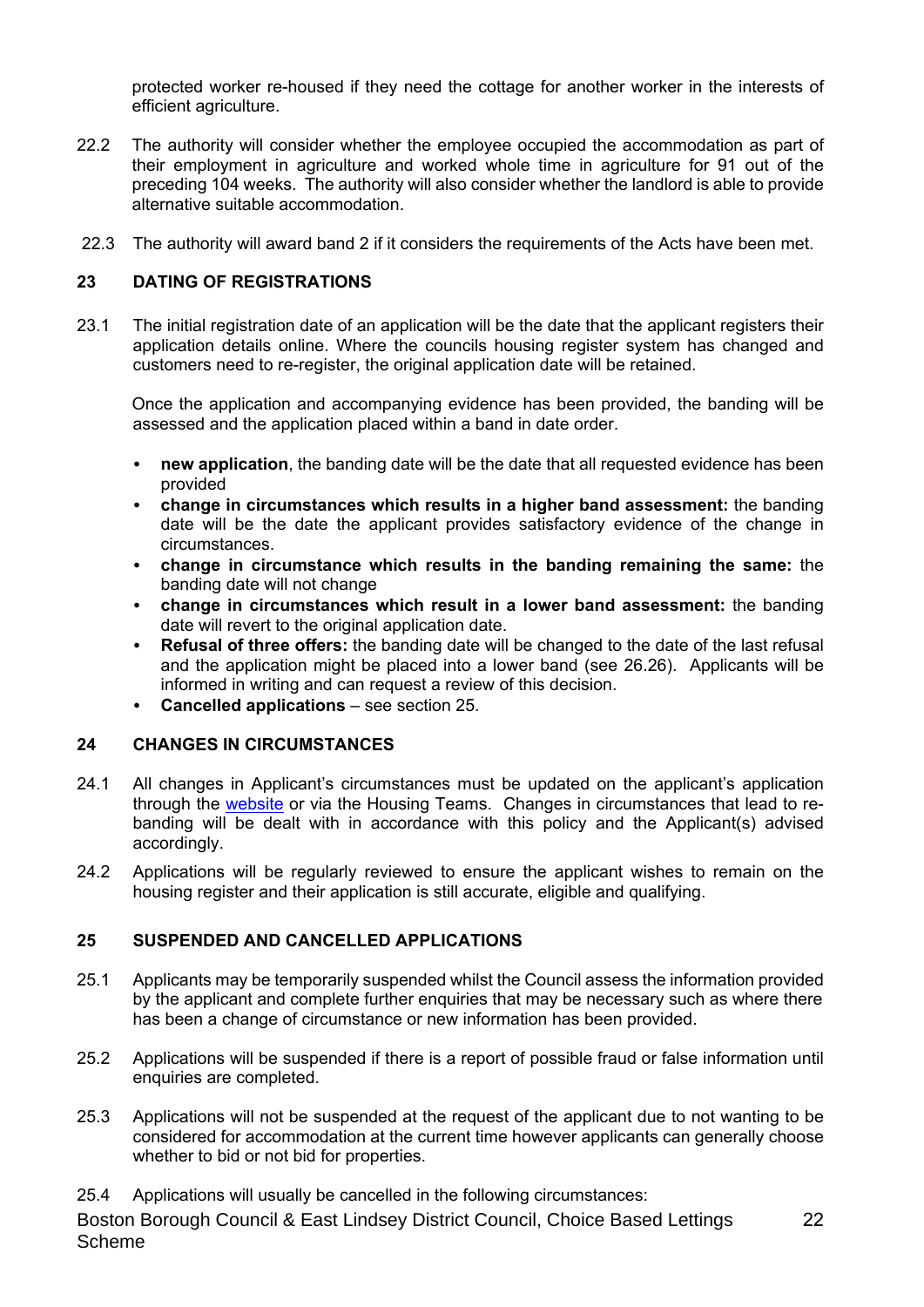- The applicant hasn't provided the requested information to enable their application to be assessed
- The applicant is no longer a qualifying applicant as per section 8 & 9
- The applicant has been rehoused through the housing register
- A request to cancel the application
- There is no reply from the applicant following reasonable efforts made by the Councils to contact the applicant
- Correspondence has been returned as "gone away"
- Notification has been received that the applicant had deceased
- 25.5 Applicants can request that their application is re-instated however this must be received within 3 months of the date of cancellation in order to retain the original application date and band effective date.

#### **26 SUPPORTING VULNERABLE APPLICANTS**

- 26.1 Some vulnerable applicants may require help to ensure that they have the same opportunity to access the scheme. If an applicant is determined as vulnerable they may be offered support to access the scheme. In order to ensure that vulnerable applicants can express an interest in a property, the 'auto bid' function can be activated on their application. This means that during each bid cycle an applicant's details are matched to suitable available homes and a bid is automatically placed on their behalf through the system.
- 26.2 Applicants can also ring the Councils' Housing Teams where an advisor will be able to place a bid on their behalf:
	- East Lindsey: 01507 613135
	- Boston: 01205 314200
- 26.3 Referrals for auto bid may come from a number of sources, although most would come from the following (however this is not exclusive);
	- Request from support worker or Housing Officer
	- Self-referral
	- From monitoring applicants who have not bid where the Council identifies applicants who are not making bids for accommodation

#### **27 THE BIDDING PROCESS**

- 27.1 When the applicant(s) has been accepted onto the scheme, they will then be able to bid for up to 3 properties in each cycle, for which they are eligible. There is no fee for making a bid.
- 27.2 **ADVERTISEMENTS –** Available properties are advertised in the following ways:
	- **Website –** applicants are able to view available properties and apply for properties via the customer portal
	- **Telephone –** Applicants can telephone the Housing Teams where an advisor will be able to place a bid on their behalf.
- 27.3 All available properties will normally be advertised any day Monday to Friday and will run for a minimum of four days. Any bids received after the deadline will not usually be considered.
- 27.4 Occasionally it is necessary to withdraw a property/properties from an advert. Housing Providers reserve the right to withdraw properties without notice. This may be due to the notice on the property being withdrawn or for other reasons of good Housing Management practice.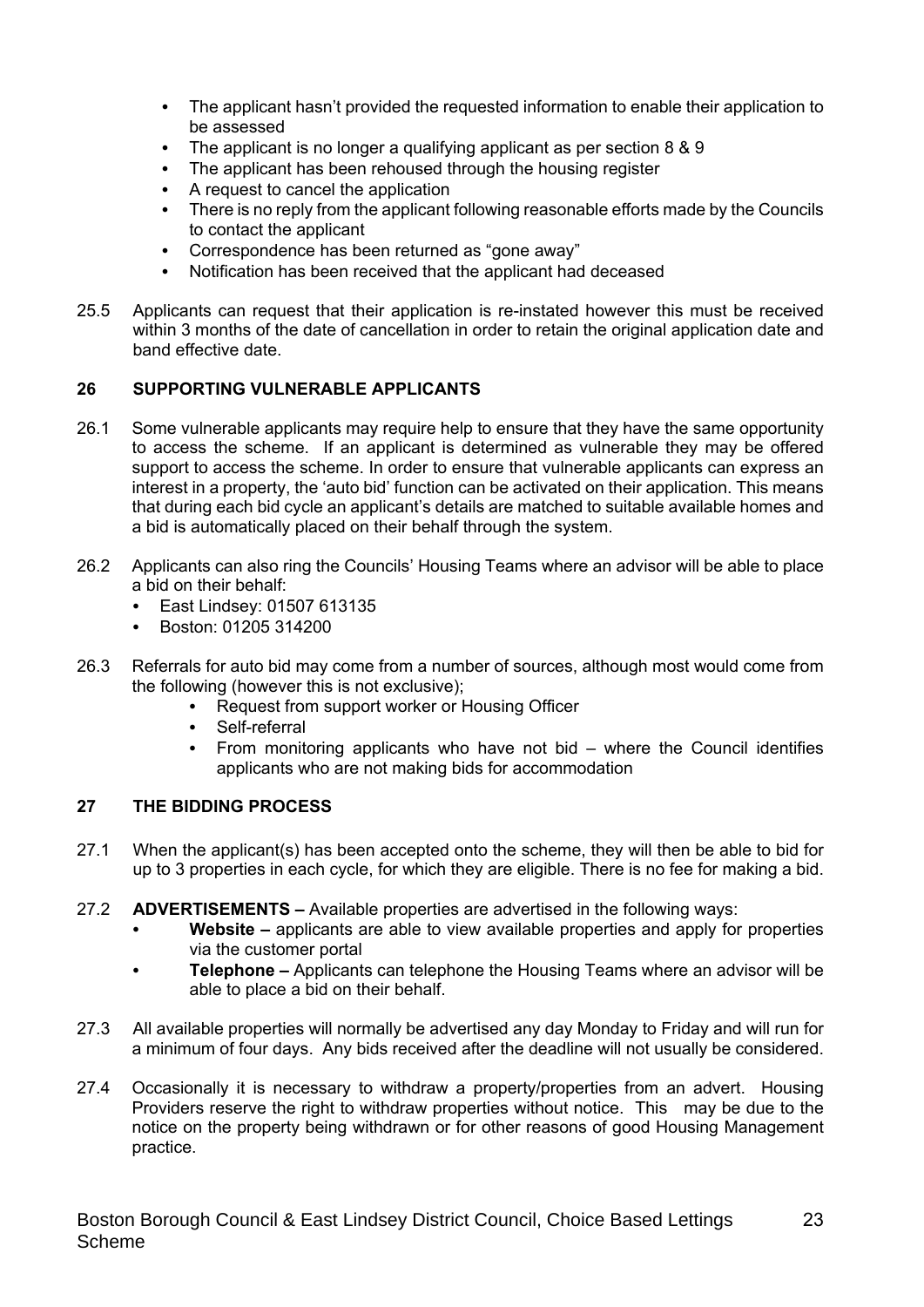- 27.5 **PROPERTY DESCRIPTIONS –** Properties advertised using the above methods will have (where possible) a photograph of the property and a full description. This normally includes:
	- Type of property
	- Number of bedrooms
	- Location of property
	- Any adaptations (e.g. disabled facilities etc.)
	- Services provided (e.g. caretaker, cleaning)
	- Heating type
	- EPC rating
	- Rent charged/service charges
	- Whether it has a garden
	- Amenities in the area
	- Details if pets are permitted
- 27.6 Adverts also give information on who will be eligible to bid for the property including household size. For example if the property is a sheltered housing unit also known as independent living the advert may state that only applicants above a certain age or those with assessed support needs will be eligible to apply. Those properties that have local connection criteria will be appropriately detailed to indicate who is eligible to bid.
- 27.7 **BIDDING FOR A PROPERTY –** Where an applicant meets the bidding criteria they may bid for that property within the deadline given. Applicants may use any of the following methods to make a bid:

| Website:         | https://www.oneteamlincs.housingjigsaw.co.uk/   |  |
|------------------|-------------------------------------------------|--|
| <b>Telephone</b> | Boston: 01205 314200                            |  |
|                  | East Lindsey: 01507 613135                      |  |
| Email:           | Boston: Housing.dept@boston.gov.uk              |  |
|                  | East Lindsey: Housing.Register@e-lindsey.gov.uk |  |
| <b>Auto Bid:</b> | No action required by the applicant             |  |
|                  |                                                 |  |

#### 27.8 **DETERMINING PRIORITIES BETWEEN APPLICANTS WITH A SIMILAR LEVEL OF**

**HOUSING NEED -** Where two or more applicants with similar housing needs (i.e. within the same band) bid for a property, the usual policy of offering the property to the applicant who has been in the band the longest might be overridden in certain circumstances such as:

- Local Connection applicants with a strong connection to the location of the advertised property (i.e. town or village) might be prioritised over applicants without a local connection. A local connection is usually created through living or working in the location of the property or needing to move near to close family such as mum, dad, brother or sister for support.
- Financial means rent levels for social housing properties can vary significantly even for identical properties which can result in some properties being less affordable. This might require an applicant with less disposable income to be prioritised over an applicant that has greater financial means.
- Adapted properties the Councils wish to make best use of the limited supply of adapted homes and might prioritise applicants who best meet the property requirements over an applicant who doesn't require all of the adaptations.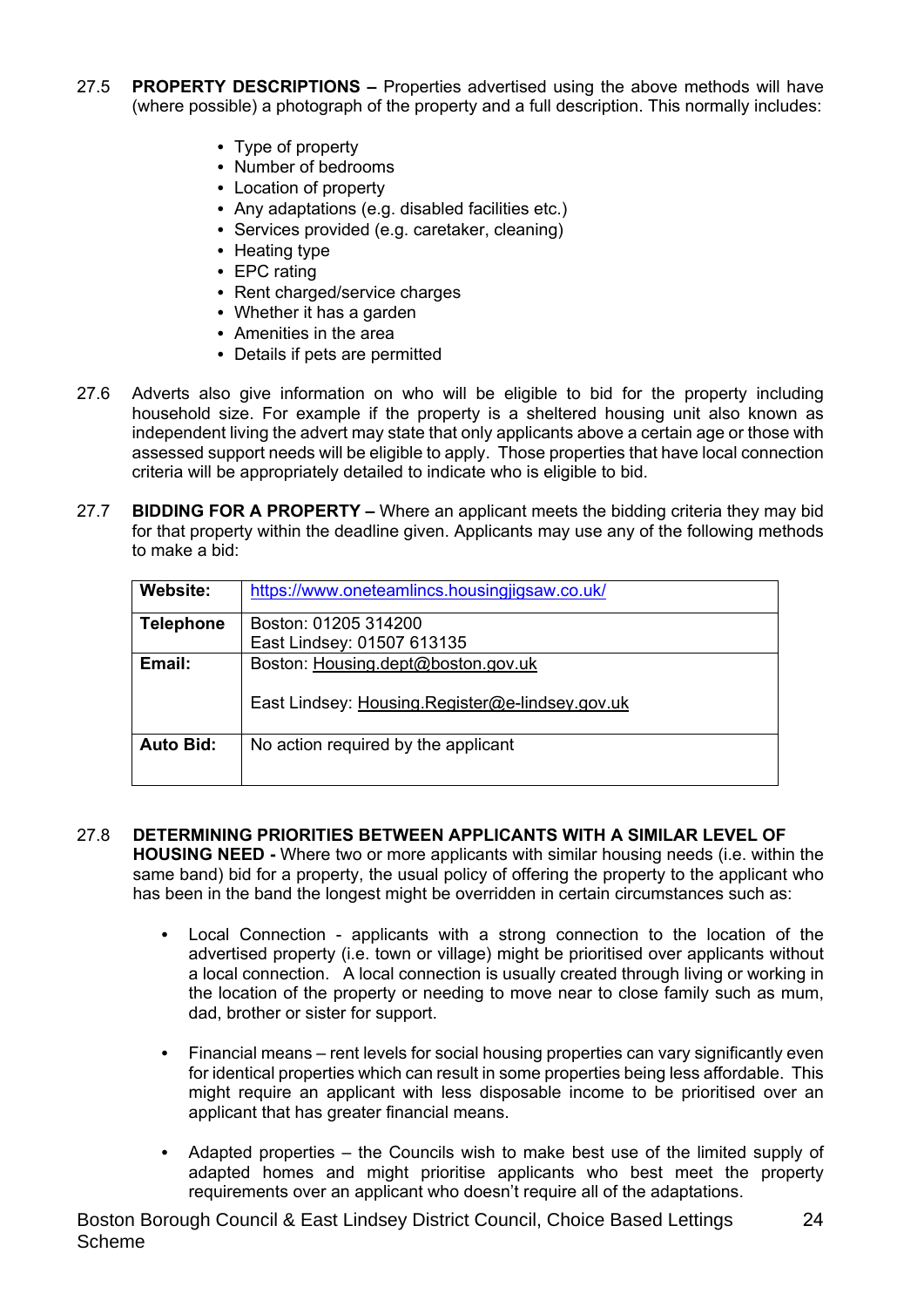- Bedroom requirements the Councils wish to make best use of larger family properties and might prioritise applicants who require additional bedroom(s) because they have children that live with them permanently over a household that has children whom they do not live with on a permanent basis.
- 27.9 **ADAPTED PROPERTIES** adapted properties will be advertised for rent and these will range from fully wheelchair accessible properties to homes with adaptations such a ramped access, level access showers or stair-lifts. These properties are prioritised for applicants who evidence they need such adaptations.

Generally, disabled people will not be allowed to bid for a property which is not suitable for their needs but rules might be relaxed if the home can be adapted quickly and not leave the applicant at significant risk of coming to harm.

Where an applicant's existing home has undergone adaptations to meet the needs of the applicant or household Member, any subsequent application made to join the Scheme would have its eligibility restricted to other similarly adapted homes unless there has been a material change in their circumstances.

- 27.10 **PROPERTIES LET OUTSIDE THE SCHEME** The majority of available properties will be advertised through the website. However, there are circumstances where a property may be let outside of the scheme through a direct letting. Examples of this are, where:
	- Properties that have been advertised through the CBL scheme and there hasn't been any bids/suitable applicants
	- a Housing Provider has been requested to help the Council in their duty to accommodate statutorily homeless households
	- a Housing Provider has to temporarily decant (move) a tenant whilst major works are carried out at their current property
	- a property is required for use as supported accommodation by the Council
	- a Housing Provider is carrying out major refurbishment works leading to the demolition of property and a tenant has to be housed in alternative accommodation
	- High Level Supported accommodation, such as Extra Care Schemes
	- a Housing Provider carries out a Management Transfer
	- a request from MARAC or MAPPA in regard to a high risk victim or perpetrator
	- For reasons of good Housing Management practice.
	- Sensitive lets see section 25.14

Such properties will usually not be advertised through CBL scheme.

- 27.11 Housing Providers will make appropriate arrangements for the housing of such tenants into suitable accommodation without their requirement to bid for available properties.
- 27.12 **Extra Care schemes** are not let through Homes Direct and have separate Housing Registers. These properties are let by a Lettings Panel selecting the most suitable applicant from a list. Further information can be obtained from the Housing Teams.
- 27.13 **VERIFICATION PROCESS -** Applicants who are being considered for a property will be contacted to verify the details of their application and banding are still accurate. It is advisable for applicants to ensure their application is accurate at all times.
- 27.14 If the applicant's details are not accurate and further information is required, this could result in the applicant being overlooked for a property if they can't quickly provide the required information. If the banding is incorrect, the Council will review the application to ensure the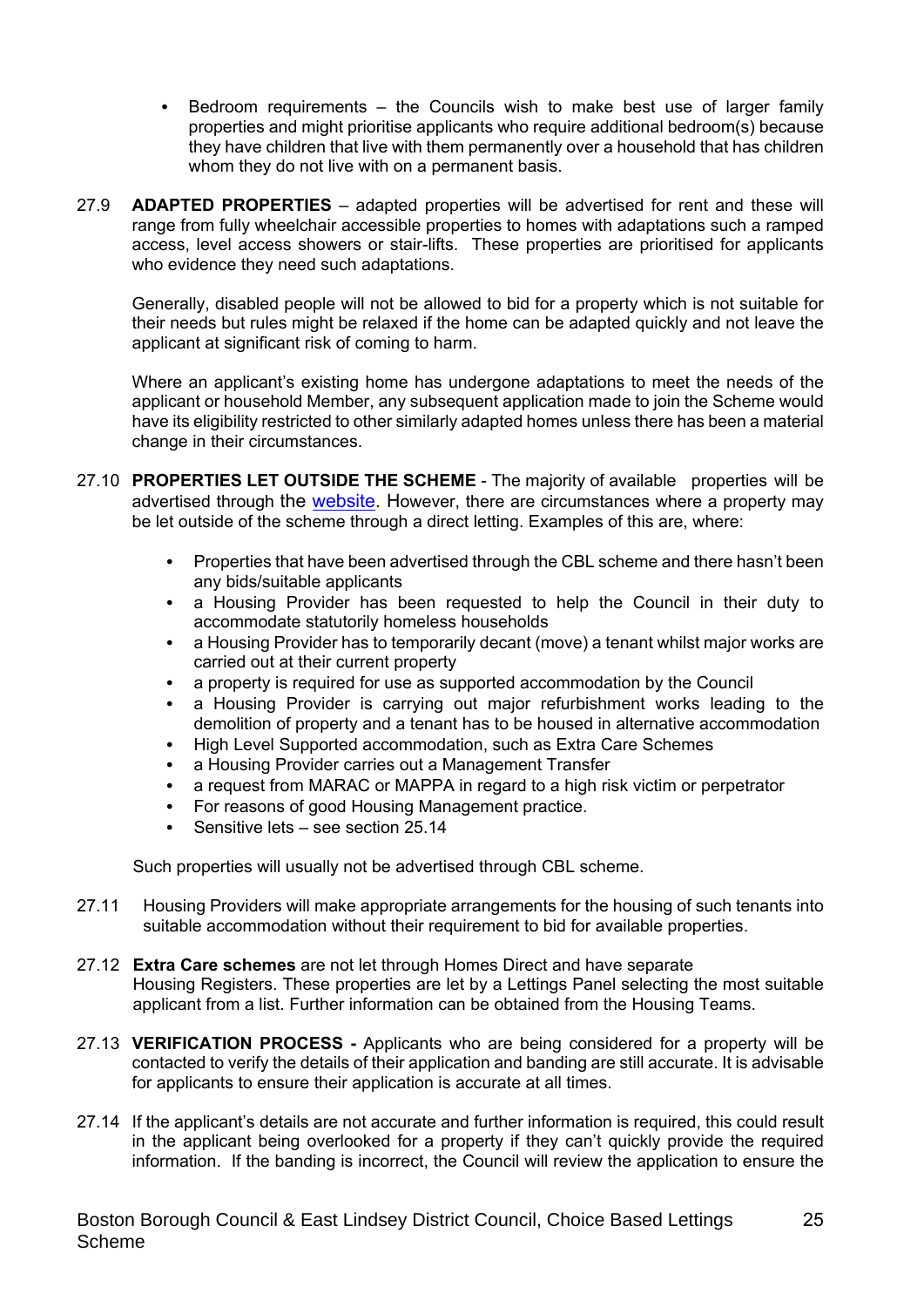applicant is eligible to remain on the housing register, review the banding and decide whether the applicants can still be considered for the property concerned.

- 27.15 Applicants might be required to provide a reference from their current or previous landlord. Those with an unsatisfactory written reference where there has been a serious breach of tenancy will not normally be offered accommodation. Each case is considered individually and applicants will be advised of what is required of them in order to be re-considered for an offer at a future point in time.
- 27.16 **OFFERS OF ACCOMMODATION** At the close of the bidding process a list will be produced in priority and date order, and where required (on certain properties) highlighting applicants with a local connection. The housing provider will contact the first suitable applicant (taking into account sections 20 Housing Support and 30 Managing Risks) to establish that the property being considered is suitable in meeting the households needs. If not, the applicant might be bypassed.
- 27.17 In making this decision, the housing provider will consider a range of factors including family make-up, financial, health, isolation, safeguarding, support needs, previous tenancy and criminal history and their own lettings policy.
- 27.18 Occasionally, a Housing Provider may wish to carry out a **"sensitive let"** which is where they are trying to achieve community cohesion. This could result in applicants being overlooked for a property.
- 27.19 Once an application has been approved, arrangements will usually be made by the Housing Provider for an accompanied viewing to take place followed by a sign-up which includes the applicant(s) signing the relevant tenancy agreement which might be on the same day.
- 27.20 There is a right of appeal against any decision not to make an offer and this should be detailed in each housing provider's lettings policy
- 27.21 **RENT IN ADVANCE** will be required by most housing providers and it is recommended that applicants save up in the region of £400 prior to being offered a property.
- 27.22 **TENANCY TYPES** Housing Providers always make formal offers of accommodation in writing to successful bidders. However, to ensure that homes are let as quickly as possible, verbal offers may be made prior to a written offer. The type of tenancy offered may be a Starter, Assured, or an Assured Shorthold fixed term depending on the circumstances of the let. The type of tenancy to be issued will be confirmed at the point of offer. Housing Providers may also operate two different rent levels; either a social rent or an Affordable Rent (where the rent level is set at 80% of the market rent level for the local housing allowance area).

Housing Providers will operate their own internal Policies around rent levels and type of tenancy offered.

- 27.23 If the property is refused the next suitable applicant on the list will be contacted until the list is exhausted. At that point the property may be re-advertised.
- 27.24 **WITHDRAWING OFFERS –** There may be occasions where housing providers have cause to withdraw an offer on a property. This may be due to information coming to light about an applicant's circumstances that affect their entitlement either their level of need, priority or other factors including the out-going tenant withdrawing their notice to quit.
- 27**.**25 **REFUSALS / NON BIDDING –** If an applicant refuses 3 offers, (unless homeless, see section 14), they will be contacted regarding their housing requirements to ensure they understand the system and to offer support and assistance if required.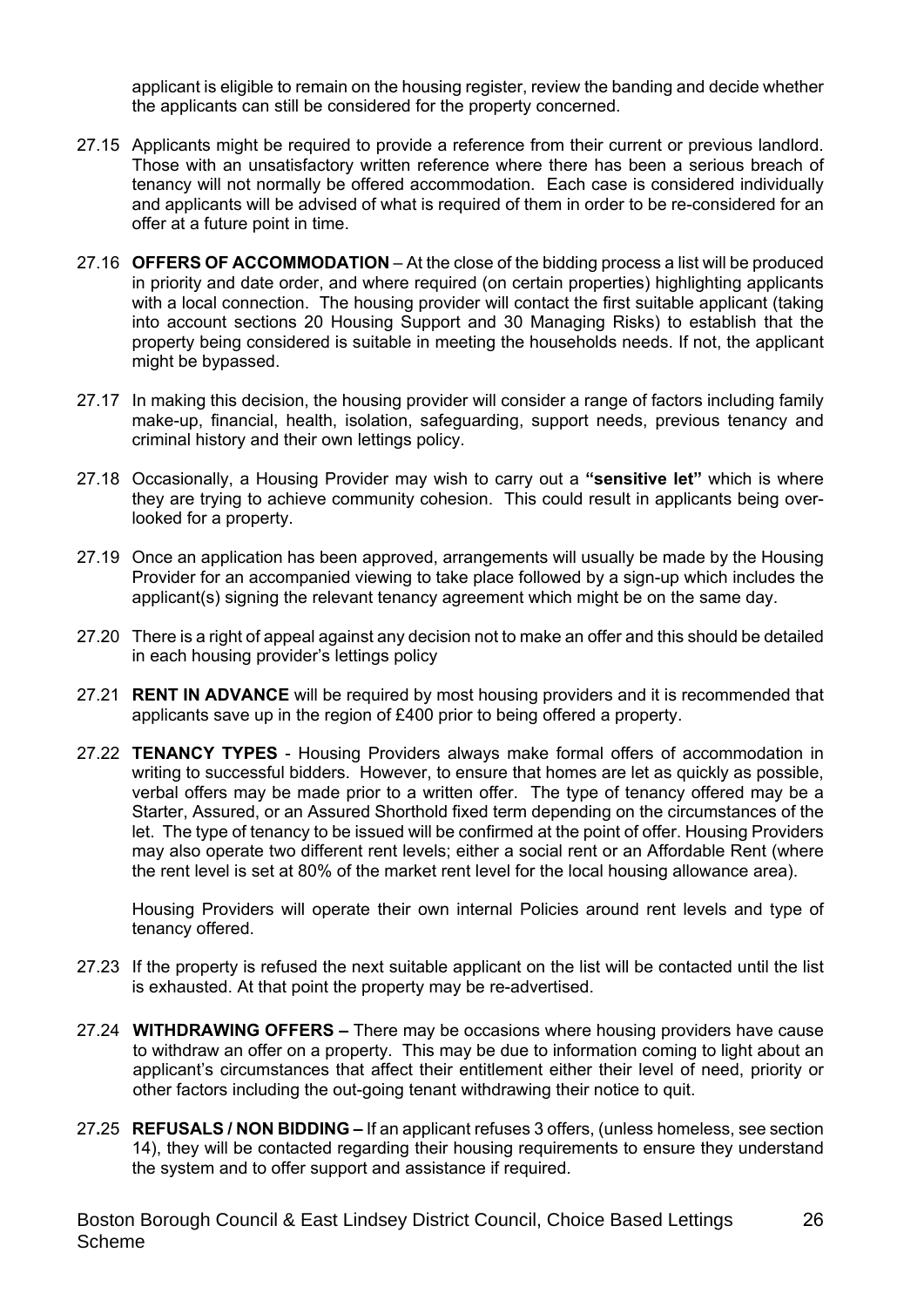- 27.26 An applicant who refuses 3 offers for unsatisfactory reasons will be penalised in the form of having the band effective date changed to the date of last refusal.
- 27.27 All applicants in Band 1 and 2 who have not placed a bid during a 6 month period will be monitored to establish if any suitable properties have been advertised during the period. If eligible properties have been advertised the Applicant may be interviewed to establish why they did not bid, and their Registration will be reassessed.
- 27.28 All other applicants who have not placed a bid during a 12 month period will be contacted asking if they still wish to remain on the register. Applicants who fail to respond will be removed from the register.
- 27.29 **FEEDBACK –** An important part of the Scheme is the need to give applicants feedback on allocated properties. This will help applicants make an informed evaluation of their housing options. Feedback information will be provided through the Councils website.

When making a bid, applicants can see their bid position for each property which will give an indication of their prospects of being successful. Some bid positions will change, in particular for properties which are prioritised for people with a strong local connection. Positions could also change following a check if each applicants circumstances because this could result in a change to their band or eligibility for the advertised property.

#### **28 PROPERTY TYPES AND HOUSEHOLD SIZE**

- 28.1 The Policy covers the letting of a range of property types throughout the area. These properties range from bed-sitting rooms to five bedroom houses. See Appendix A for a guide to the size and type of accommodation that you may be eligible for.
- 28.2 Housing Providers always endeavour to make the best possible use of their stock in terms of size and suitability when setting the criteria for eligibility. For example, ground floor flats may be reserved for people with a disability. Housing Providers may also relax the criteria for example where a particular location has few properties of a specific type and size.
- 28.3 Each housing provider will have different rules about when they will consider an expected child in calculating the number of bedrooms required. Most will require a copy of the MATB1 maternity certificate which is usually issued after 20 weeks.
- 28.4 Housing Providers can amend the bid criteria of previously advertised properties to widen the eligibility and enable successful bids to be made.
- 28.5 Housing Providers will generally let in accordance with the social size criteria, introduced by the Welfare Reform Act 2012. (Specific details will be shown on the property advert). The rules allow 1 bedroom for
	- Every adult couple (married or unmarried)
	- Any other adults aged 16 or over
	- Any 2 children of the same sex aged under 16\*
	- Any 2 children aged under 10\*
	- Any other child (other than a foster child or child whose main home is elsewhere)\*
	- Children who can't share a bedroom because of a disability or medical condition
	- A carer (or team of carers) providing overnight care

One spare bedroom is allowed for

 An approved foster carer who is between placements, but only for up to 52 weeks from the end of the last placement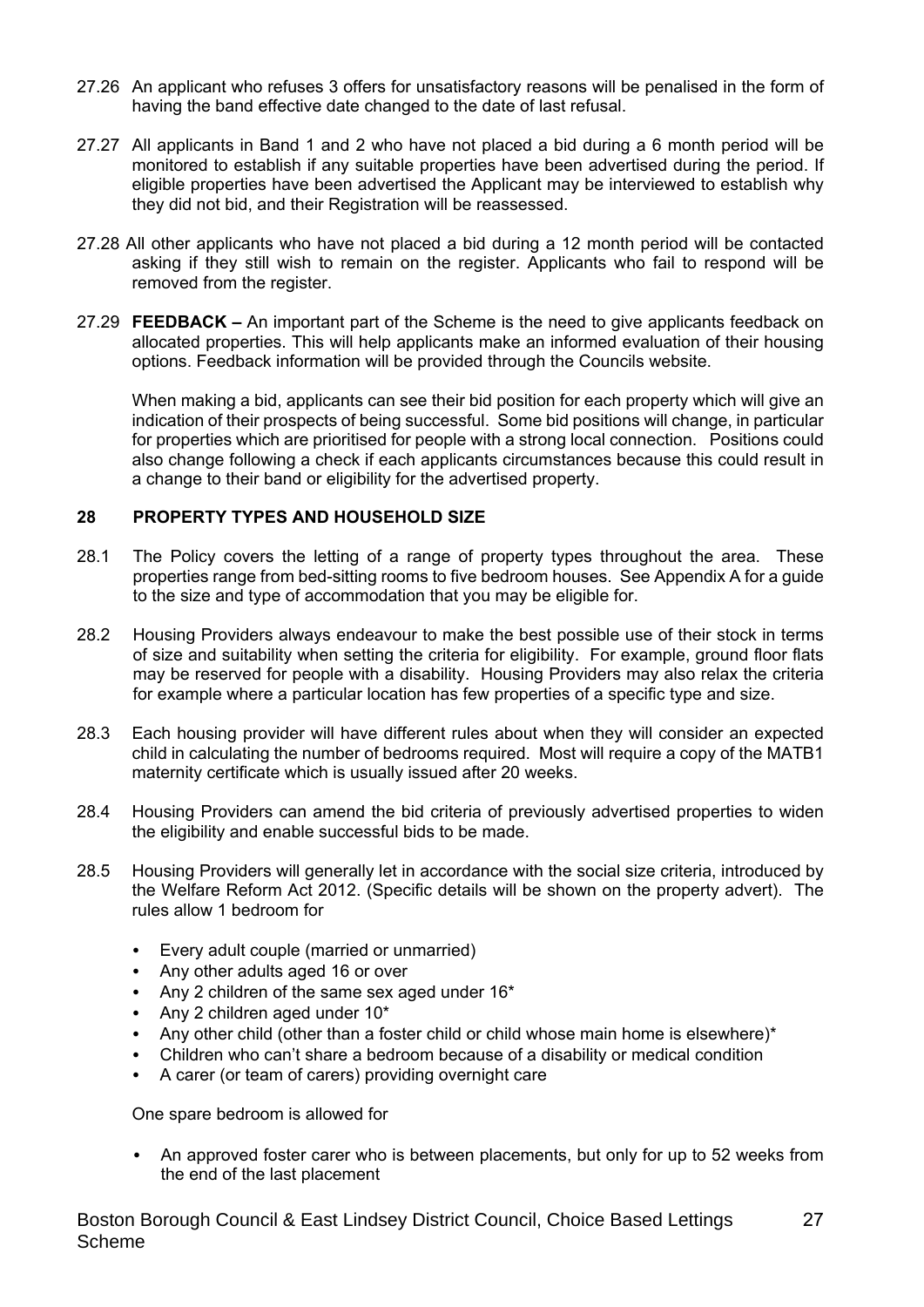A newly approved foster carer for up to 52 weeks from the date of approval if no child is placed with them during that time.

Rooms used by students and members of the armed or reserve forces will not be counted as 'spare' if they're away and intend to return home.

- If an applicant shares the care of a child with the child's other parent, the child will be treated as living with the parent who provides the child's main home. If the child spends equal amounts of time with both parents, they will be treated as living with the parent who claims Child Benefit for them. This may mean that the applicant won't be allowed a bedroom for the child. The Council have the right to use discretion in some cases when considering bedroom need and the applicant will need to provide evidence showing the amount of overnight stay such as court order or letter from the parent with main residency. The housing provider might be lenient if there is low demand for the type of property requested from applicant who meet the property requirements and the applicant would have to meet the affordability criteria.
- Unborn babies will be considered on receipt of the MATB1 certificate which is normally issued at about 20 weeks.
- 28.6 Retirement Living (also known as Independent Living Schemes) are usually prioritised for persons over 55 years of age who want the support of a scheme manager who is regularly on site plus an emergency alarm service. Most schemes will have communal facilities such as a lounge and laundry. There will be an additional charge for these services.
- 28.7 Adapted properties are prioritised for applicants who need the use of adaptations such as a level floor shower due to a disability. Generally disabled applicants will not be allowed to bid for non-adapted properties but exceptions might be made by the housing provider if there are minimal adapted properties within the applicant's area of choice or the property can be adapted within a reasonable timescale. The applicant would need to be able to evidence to the housing provider's satisfaction that they can get the property adapted to meet their needs. Some housing providers will require the applicant to sign a disclaimer and might not allow the applicant to apply for a transfer for a period of time.
- 28.8 In cases where social housing properties have 'small' bedrooms (i.e. less than 6.5 m2), housing providers might alter the lettings criteria.
- 28.9 In some circumstances a second living room in a property may be considered for use as a bedroom providing certain criteria are met.

#### **29 LOCAL LETTINGS POLICIES, PLANNING CONDITIONS AND SECTION 106 AGREEMENTS**

- 29.1 Local Lettings Policies are usually introduced to meet a particular local need and have an overall positive effect on estates. For example, if an estate had a high level of anti-social behaviour, applicants who bid for the advertised property would have a criminal check completed to ensure they were suitable for the property.
- 29.2 To be considered for a property within a Local Lettings scheme, the applicant would have to meet the criteria listed in the advert. Applicants would usually need to have a local connection to the town or village of the advertised property. Suitable applicants for tenancies will be selected from those who bid for the properties and invited for interview with the Housing Provider, the Council or Police. Selection will be based on the interview, employment, current accommodation and history of applicant.
- 29.3 When new developments are advertised restrictions may have been set on the development by the Planning Department of the Local Authority, these can be planning conditions with

28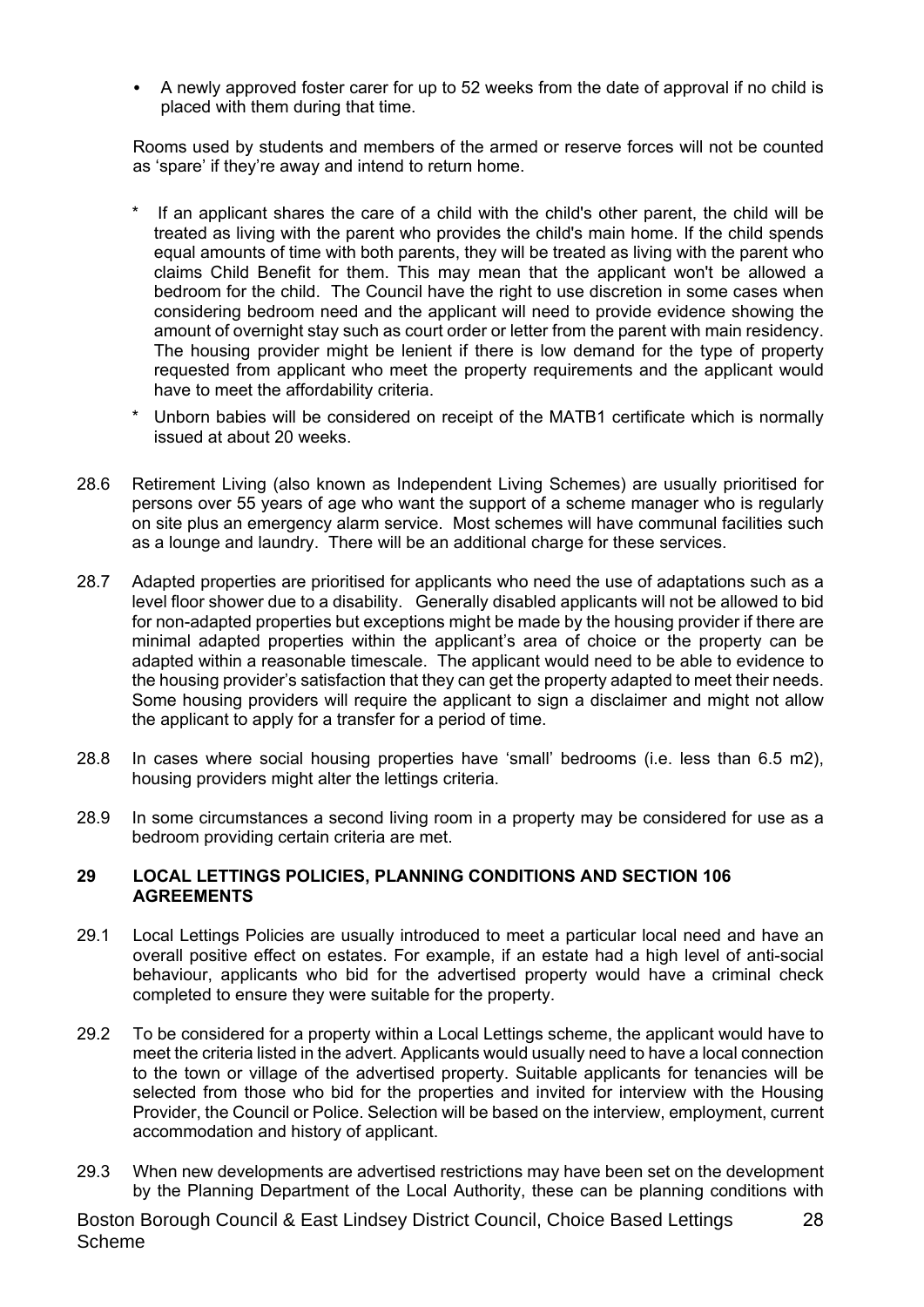letting restrictions or Section 106 agreements. These are legal agreements between local authorities and developers, which are linked to a planning permission. For example, the Planning Department may restrict a new development in a village by stating that only people with a local connection to that village can be housed in the available properties meaning local connection could take priority over housing need. In cases where restrictions have been placed on a development properties will be advertised appropriately.

29.4 Where there are local connection restrictions relating to a property, these will be detailed on the property advert. They will vary depending upon the Housing Provider and Local Authority restrictions. Any applicant can bid, but in the first instance preference will be given to applicants who have a local connection to the town, village or district as stated in the advert. Applicants will be ordered according to the strength of their local connection, followed by Band and then Band Effective Date.

To be considered as having a local connection to an area one of the following must normally apply:

The applicant must:

- Have been born in the town or village and resided there for the stated period of time
- Currently reside in that town, village for a stated period of time.
- Have previously resided in that town, village or district for a continuous stated period*.*
- Have permanent employment in that town, village or district for a given number of hours per week for a continuous stated period.
- Need to reside in that town, village or district to give/receive support to/from someone who has resided in the district for a stated period of time.

If none of the above apply, the property will usually be let to the applicant who has been registered within the relevant housing need band the longest.

- 29.5 Applicants must provide evidence of their local connection within 5 days of placing a bid where a S106 is applicable. If this information is not provided, the applicant will be bypassed.
- 29.6 When a property has been advertised with a Section 106 agreement, an applicant's shortlist position may change following local connection verification checks.

#### **30 MANAGING RISKS**

- 30.1 The primary aim of Housing Providers is to maintain balanced and stable communities which are safe, thriving and attractive places to live. In working towards this vision, housing providers recognise that all people have a right to a home that is more than just somewhere to live. However, there will always be people who are more difficult to integrate into mainstream housing. To manage risks to individuals and communities, a multi-agency approach must be taken. For example, securing accommodation for a high-risk ex-offender will be done in consultation and with the approval of the appropriate agencies. In order to achieve this there may be occasions when the Applicant(s) who has/have the greatest priority within the scheme may not be offered a particular property. In such cases they will be written to by the housing provider explaining the reasons why.
- 30.2 Where an applicant is subject to MAPPA (Multi Agency Public Protection Agency), we will liaise with the MAPPA panel to ensure an appropriate housing solution to meet the needs of the applicant and the community as a whole. In such cases, the offer of any accommodation following a successful bid, will be directed and approved by relevant statutory agencies. For any case registered with MAPPA and Divisional High Risk Meetings, the Councils are the nominated point of contact and will take the lead on working with registered housing providers in the provision of suitable accommodation.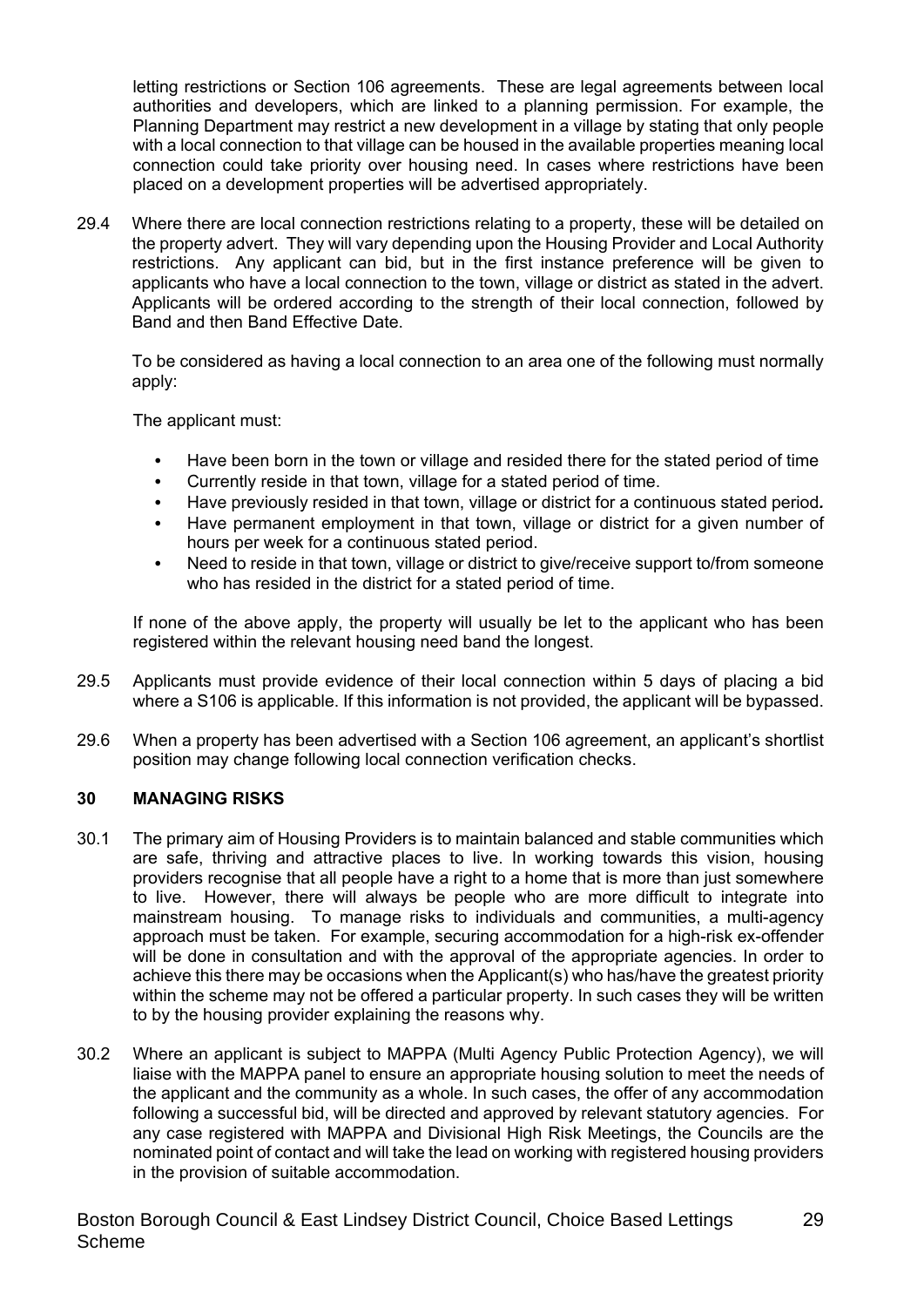- 30.3 Where an applicant suffering domestic abuse is the subject of a MARAC (Multi Agency Risk Assessment Conference) housing providers will liaise with the appropriate agencies to ensure any accommodation offered is as suitable in terms of location and security. Where it is possible to identify perpetrators of domestic abuse, consideration of the victim will be given when providing them with accommodation as far as is practicable.
- 30.4 An integral part of managing risks is to ensure that appropriate support networks are in place and are regularly monitored and reviewed.
- 30.5 Any successful bid will be deferred if the relevant agencies have not provided a relevant Care Plan/Risk Assessment to manage the risk.

### **31 CONFIDENTIALITY AND ACCESS TO INFORMATION**

- 31.1 The information given during the registration process includes special category data as defined by Article 9 of the General Data Protection Regulation and will be collected, processed and retained by the strategic alliance workforce for the purpose of administering the Choice Based Lettings Scheme. Applicants have the right to request a copy of the information held about them (there is no fee) alongside other rights which help them to control their data. For the purposes of Data Protection Legislation, East Lindsey District Council and Boston Borough Council are the data controllers in common. Application for this information can be made through the Strategic Alliance Data Protection team.
- 31.2 Applicants have to right to request information regarding any decision about the facts of their case which is likely to be, or has been, taken into account in considering their applications to join the Scheme or assess the banding.
- 31.3 Information that you provide is held securely and only shared with housing providers if you have given us permission to do so or we are legally obliged to share and you are being considered for a property.

Personal information held about applicants will not be disclosed to third parties apart unless the Councils are required by law to make such disclosures

31.4 In order to maintain confidentiality, Applicants will be asked a number of 'checking' questions when they contact the Councils by telephone before discussing their application. If Applicants wish another person (friend or family member) who is not a joint applicant to enquire about their application on their behalf, permission will be required from the Applicant beforehand.

#### **32 REQUESTING A REVIEW**

- 32.1 Every Applicant has the right to request a review of;
	- The band into which they have been placed or
	- Any decisions taken in relation to their Registration
	- The outcome of their support needs assessment e.g. sheltered housing, risk assessment
- 32.2 All requests for a review must;
	- Be in writing, addressed to the Housing Manager, East Lindsey District Council & Boston Borough Council, Tedder Hall, Manby Park, LOUTH, Lincs LN11 8UP or via email jason.oxby@e-lindsey.gov.uk
	- Be received within 21 days from the date of the decision letter, from the applicant(s) or their representative, clearly stating the grounds on which the review is being sought and providing any supporting evidence. Verbal representation will be allowed in exceptional circumstances.
	- ELDC will review such requests and provide a written response within 56 days of receipt of the request setting out the reasons for the decision.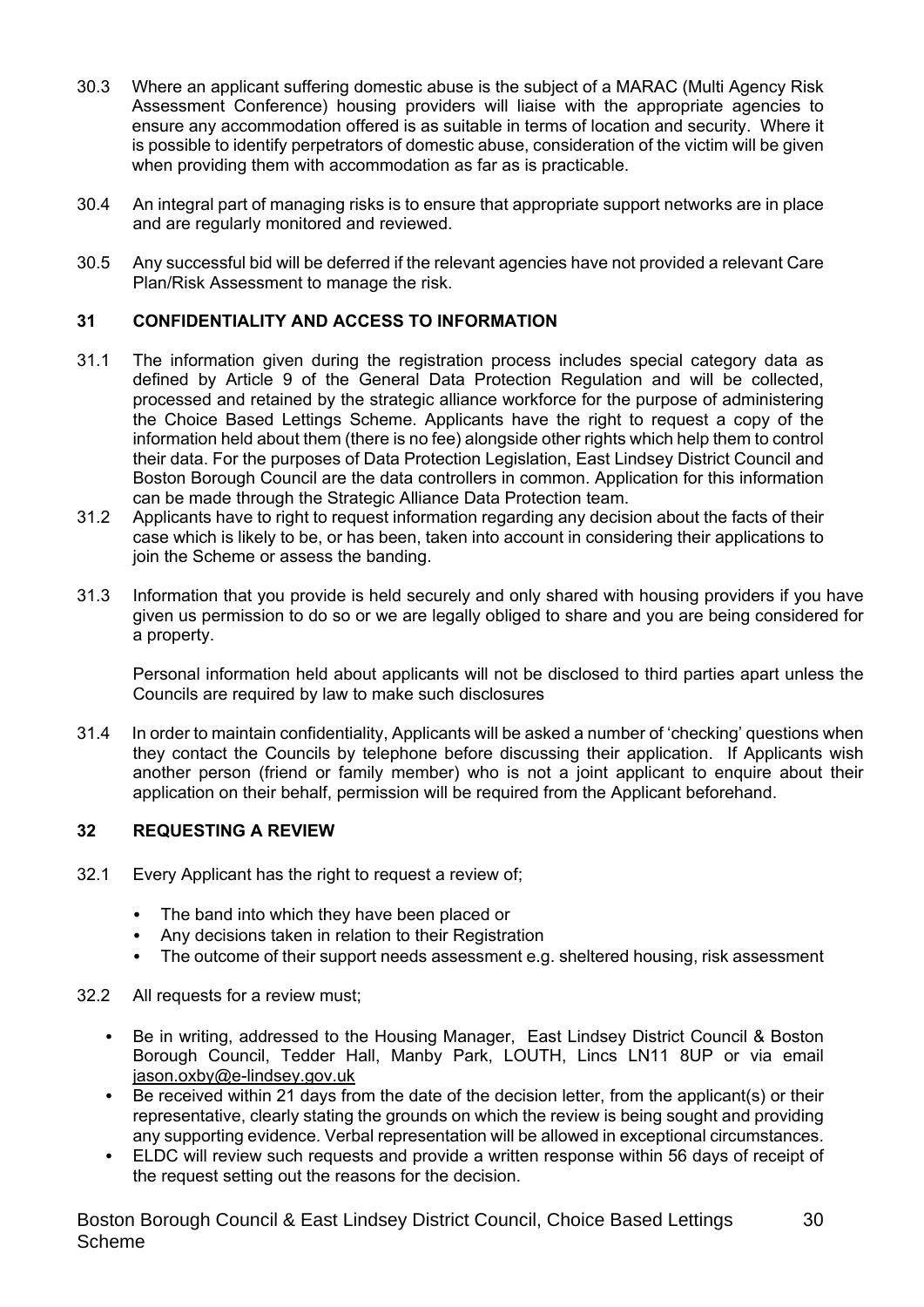32.3 The outcome of a review will always be given in writing.

### **33 COMPLIMENTS AND COMPLAINTS**

33.1 Applicants who wish to provide compliments or register a complaint can do so by contacting the relevant Council. Further details can be found on either website. https://www.mybostonuk.com/ https://www.e-lindsey.gov.uk/

#### **34 FURTHER REDRESS**

34.1 If applicants are still dissatisfied following making a complaint may seek other forms of external redress, such as the Local Government Ombudsman (www.lgo.org.uk) or through a legal process known as Judicial Review. Both of these forms of redress are primarily concerned with ensuring that correct procedure has been followed rather than the actual decision made, although they will consider whether the scheme policy on which a decision was based is lawful.

#### **35 MONITORING**

- 35.1 In order to ensure that the Housing Allocation Scheme is achieving its Vision and Objectives as well as informing on gaps in service provision and availability of accommodation the Councils will produce an annual report taking into account a range of factors such as:
	- The number of non-qualifying applicants
	- The number of applicants on the register by band
	- The number of lettings per band
	- The number of allocations to people:
		- o with and without a local connection
		- o with reasonable preference
		- o with an exception
	- The number of allocations to each band
	- The number of refusals by applicants or landlords
	- The number of complaints about the scheme
	- Customer satisfaction & performance against service standards

#### **Glossary of Terms**

| "Applicant(s)"   | A person or persons submitting an application for Registration and<br>those accepted onto the housing register which includes both main<br>and joint applicant                           |
|------------------|------------------------------------------------------------------------------------------------------------------------------------------------------------------------------------------|
| "Application"    | An application for Registration submitted on a Registration Form                                                                                                                         |
| "Banding Scheme" | How applicants are prioritised in the scheme $-$ the banding may be<br>different for applicants wishing to access housing in Boston and East<br>Lindsey due to local connection criteria |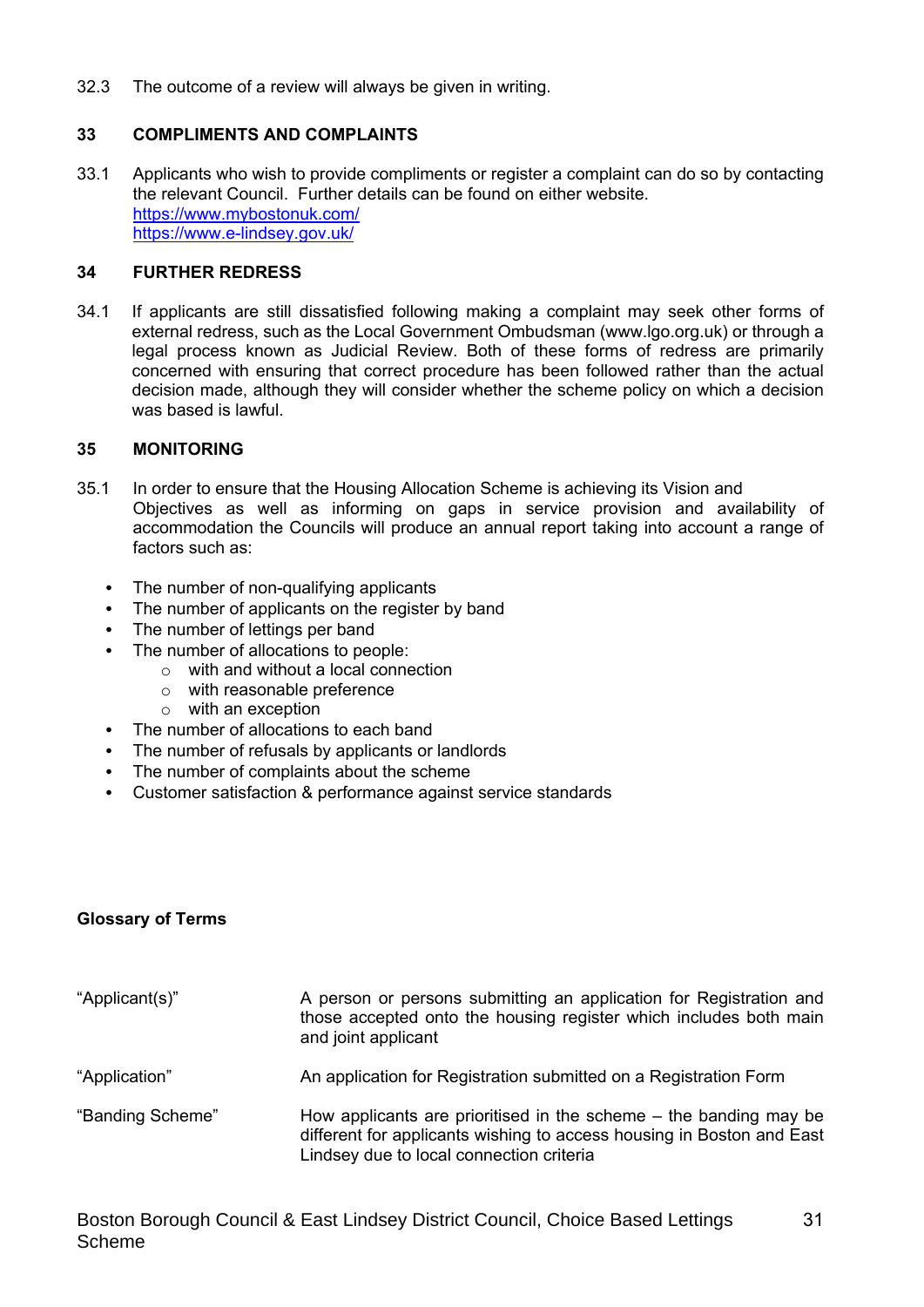| "Bid"                    | The process of applicants saying which property they would like to live<br>in.                       |
|--------------------------|------------------------------------------------------------------------------------------------------|
| "CBL"                    | <b>Choice Based Lettings</b>                                                                         |
| "Household"              | People who can be reasonably expected to live with you, e.g. children<br>dependent adults, carers    |
| "Housing Related Debt"   | Rechargeable repairs, current or former rent arrears, rent assist or<br>homeless prevention payments |
| "Policy"                 | The Choice Based Lettings Policy                                                                     |
| "Registered Provider"    | Also known as Housing Associations or Social Housing                                                 |
| "Registration"           | The method of applying for housing                                                                   |
| "Registration Form"      | The online form which must be completed to apply for housing                                         |
| "Repayment Agreement"    | An agreement made by the applicant to repay any housing related<br>debt                              |
| "Scheme"                 | The Housing Register - also known Choice Based Lettings Scheme                                       |
| "Service Standards"      | The service standards set out at Section 6                                                           |
| "Stakeholders"<br>scheme | Other agencies/organisation with an interest or involvement with the                                 |
| "Street Homeless"        | Sleeping rough on the streets                                                                        |
| "The Councils"           | Boston Borough Council and East Lindsey District Council – operating<br>as a Strategic Alliance      |

#### **Annexe A**

#### **Further information and conditions in respect of the Reasonable Preference categories:**

#### **Homelessness:**

Applicants who are homeless or threatened with homelessness will be referred with consent to an area where they do have a local connection if it is safe for them to move there. Applicants who refuse to be referred could be removed from the housing register.

#### **People occupying unsanitary or overcrowded housing or otherwise living in unsatisfactory housing conditions:**

32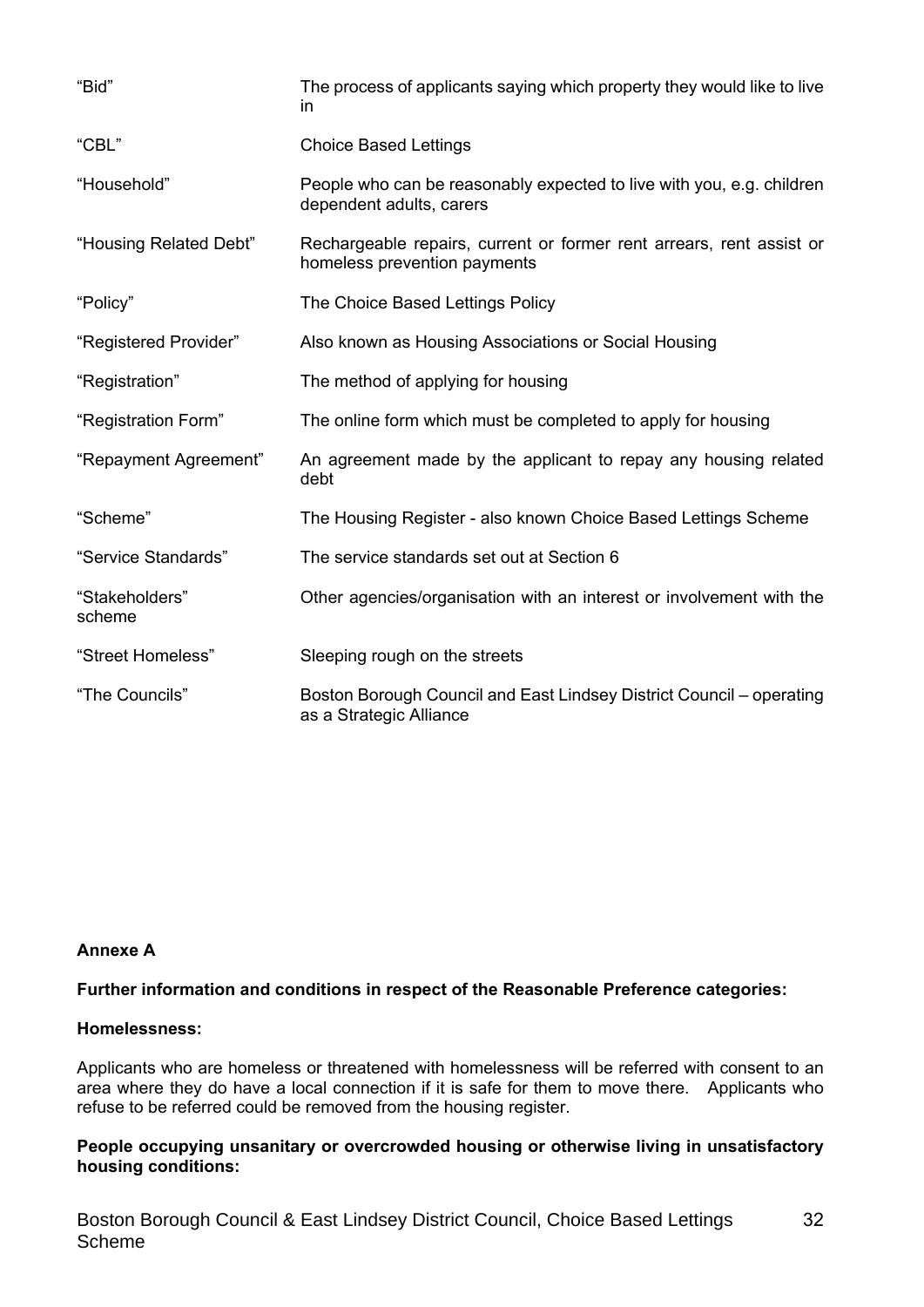This includes households who live in unsatisfactory housing conditions such as where a category 1 hazard notice or prohibition order has been served; or

The property is overcrowded as per the Housing Act 1985 or Housing Act 2004; or

The property is overcrowded as per the Local Housing Allowance size criteria.

Properties that are suffering from disrepair will not be considered under this heading unless the landlord is refusing to rectify the disrepair and a category 1 hazard awareness notice has been served by the local authority.

Under-occupation of social housing comes under this category.

Other unsatisfactory conditions will be considered on a case by case basis.

Applicants who live outside of the borough / district assessing their application will need to provide evidence from their local housing authority to evidence they meet this category.

#### **People who need to move on medical or welfare grounds (including grounds relating to disability):**

The current housing conditions must be having an adverse effect on the welfare or medical condition of the applicant or member of the household meaning they "need" to move rather than they "wish" to move

The conditions must be of a long term nature rather than temporary. Reasonable measures to help overcome the issues must have been exhausted or an appropriate person in a professional capacity considers there to be no suitable measures.

Isolation is considered under this category.

Below is not an exhaustive list but provides some examples of why an applicant needs to move:

- Child/Children with special needs and support is needed to enable normal daily living
- Applicant or child suffering from severe illness and support is needed to enable normal daily living
- Team around Child or similar recommendation
- MARAC recommendation

The following are examples of where an application may be refused because support can be provided in current location:

- Have a partner who is able to offer support
- Have close relatives or friends within a 10 mile radius who are able to offer support
- Other sufficient support networks i.e. public or charitable sectors i.e. housing support, social worker, Home-Start can provide the support
- Financial ability to buy in support i.e. personal budgets or sufficient savings
- Social tenant with reasonable prospects of getting a mutual exchange within a 10 mile radius of support networks

#### **People who need to move to the district to avoid hardship to the applicant or others:**

People who have an extenuating need to receive care and support. This will only be considered if the extenuating need is to provide or receive on-going and substantial care which can be evidenced and without doing so exceptional hardship would be caused to the applicant or others.

Boston Borough Council & East Lindsey District Council, Choice Based Lettings Scheme 33 The applicant must demonstrate: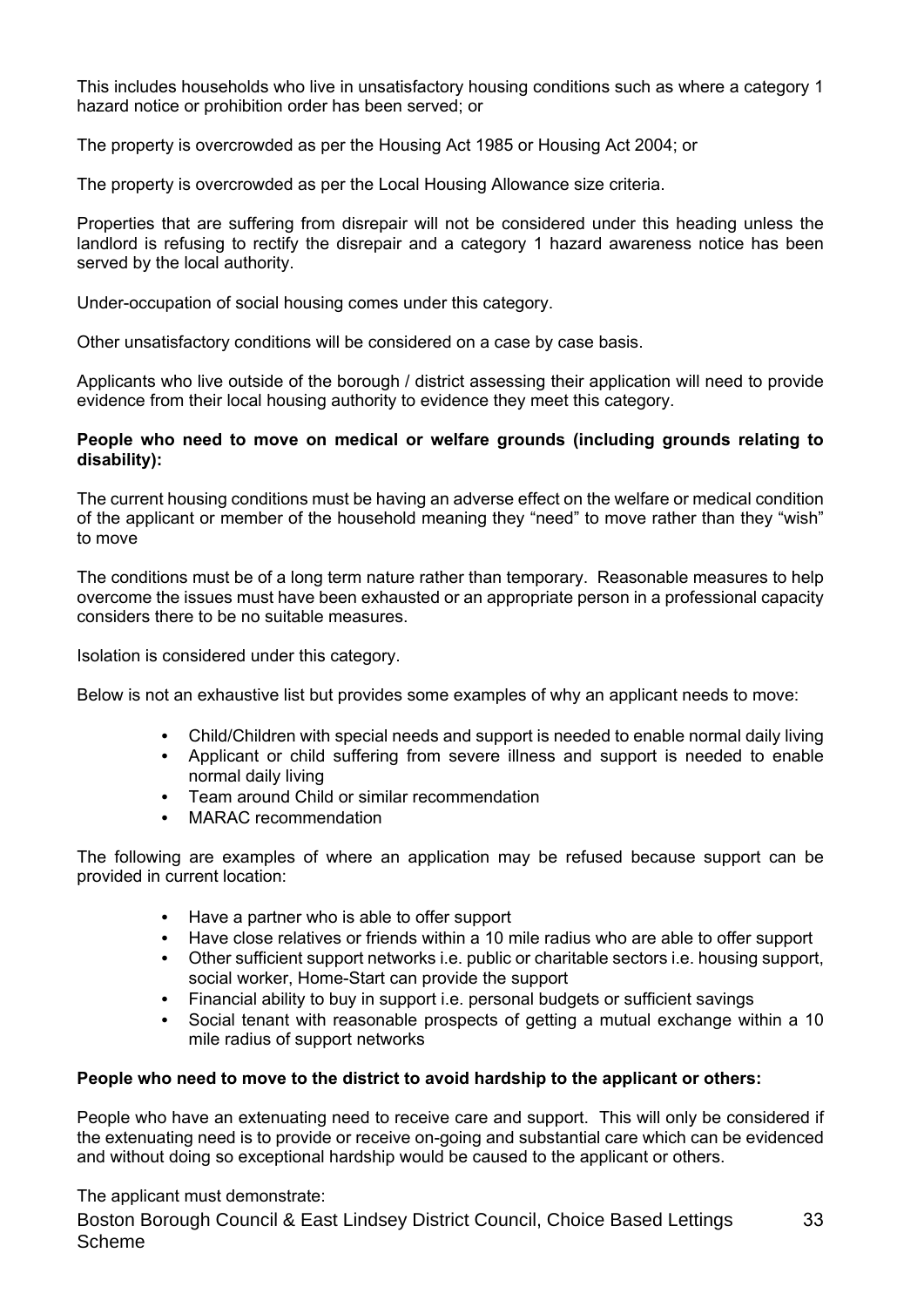- That they or the person they are moving near to needs to be cared for and are dependent on the person who will provide the care
- The person in need of support has been assessed as eligible for carers allowance and are in receipt of personal independence payments.
- That other satisfactory arrangements cannot be made
- That the arrangement is ongoing rather than short term

The person residing in the Borough or District of the Council assessing the application must have had permanent residence within the district for a minimum of 2 years. Where this isn't the case the application will be placed into band 4 until the local connection criteria has been met

#### **Annexe B**

This following charts provide a guide to the type and size of property that applicants can bid for. Where there is a limited number of properties, applicants are advised to consider other housing options such as private rented and shared ownership. This is because a suitable social home might not become available to be advertised for many years and depend is likely to be high.

Exact details will vary per property and will be dependent upon a range of factors including the size of the bedrooms, the sex and age of the children as well as any disabilities within the household. Some properties are designated for certain age groups.

The approximate numbers of properties are shown in brackets. If you need to know details for a specific area, please contact the Housing Teams.

#### **Social rented properties in the East Lindsey area:**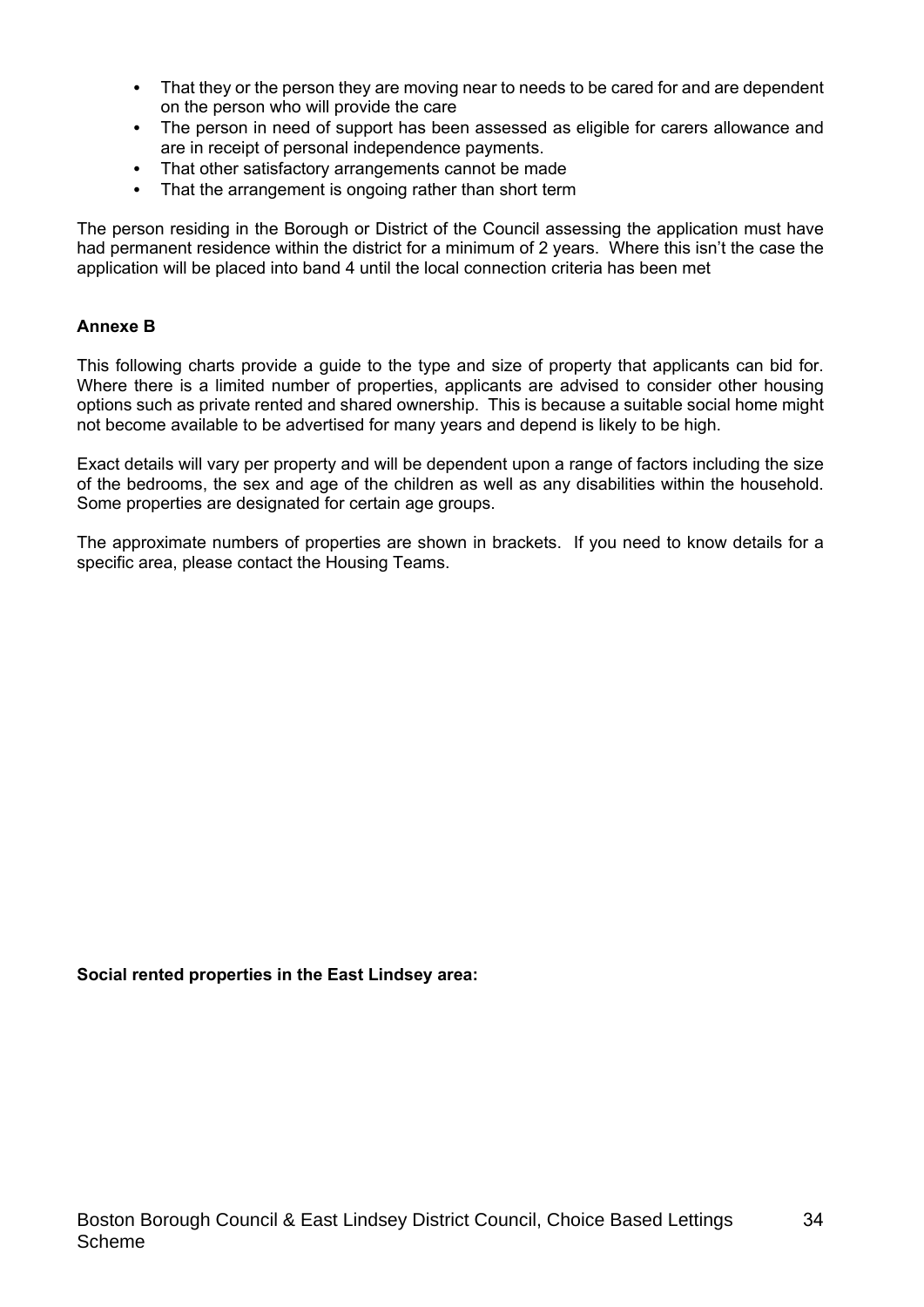## **Social rented properties in the Boston Borough:**

|                                                                           | Single<br>person | Childless<br>Couple | Single<br>OAP | Couple<br>OAP | 1 Child<br>Family | 2 Child<br>Family | 3 Child<br>Family | 4 Child<br>Family | 5 Child<br>Family | 6 Child<br>Family | 7 Child<br>Family |
|---------------------------------------------------------------------------|------------------|---------------------|---------------|---------------|-------------------|-------------------|-------------------|-------------------|-------------------|-------------------|-------------------|
| Bedsit/Apartment<br>(30)                                                  |                  |                     |               |               |                   |                   |                   |                   |                   |                   |                   |
| Retirement<br>Living<br>Bedsit/Apartment<br>(74)                          |                  |                     |               |               |                   |                   |                   |                   |                   |                   |                   |
| Retirement<br>Living 1 Bed Flat<br>(367)                                  |                  |                     |               |               |                   |                   |                   |                   |                   |                   |                   |
| Retirement<br>$\overline{\phantom{1}}$<br>Bed<br>Living<br>Bungalow (296) |                  |                     |               |               |                   |                   |                   |                   |                   |                   |                   |
| Retirement<br>Bed<br>Living 2<br>Bungalow (177)                           |                  |                     |               |               |                   |                   |                   |                   |                   |                   |                   |
| Retirement<br>Living 2 Bed Flat<br>(45)                                   |                  |                     |               |               |                   |                   |                   |                   |                   |                   |                   |
| 1 Bed Flat (199)                                                          |                  |                     |               |               |                   |                   |                   |                   |                   |                   |                   |
| Bed<br>$\mathbf{1}$<br>House<br>(124)                                     |                  |                     |               |               |                   |                   |                   |                   |                   |                   |                   |
| 1 Bed Bungalow<br>(196)                                                   |                  |                     |               |               |                   |                   |                   |                   |                   |                   |                   |
| 2 Bed Flat or<br>Maisonette (779)                                         |                  |                     |               |               |                   |                   |                   |                   |                   |                   |                   |
| 2 Bed Bungalow<br>(1493)                                                  |                  |                     |               |               |                   |                   |                   |                   |                   |                   |                   |
| House<br>$\overline{2}$<br>Bed<br>(1273)                                  |                  |                     |               |               |                   |                   |                   |                   |                   |                   |                   |
| 3 Bed Flat or<br>Maisonette (57)                                          |                  |                     |               |               |                   |                   |                   |                   |                   |                   |                   |
| 3<br><b>Bed</b><br>House<br>(2127)                                        |                  |                     |               |               |                   |                   |                   |                   |                   |                   |                   |
| 3 Bed Bungalow<br>(21)                                                    |                  |                     |               |               |                   |                   |                   |                   |                   |                   |                   |
| 4 Bed<br>House<br>(130)                                                   |                  |                     |               |               |                   |                   |                   |                   |                   |                   |                   |
| 4 Bed Bungalow<br>(1)                                                     |                  |                     |               |               |                   |                   |                   |                   |                   |                   |                   |
| 5 Bed House (2)                                                           |                  |                     |               |               |                   |                   |                   |                   |                   |                   |                   |

|                          | Single<br>person | Childless<br>Couple | Single<br><b>OAP</b> | Couple<br><b>OAP</b> | 1 Child<br>Family | 2 Child<br>Family | 3 Child<br>Family | Child<br>Family | 5<br>Child<br>Family | 6<br>Child<br>Family | Child<br>Family |
|--------------------------|------------------|---------------------|----------------------|----------------------|-------------------|-------------------|-------------------|-----------------|----------------------|----------------------|-----------------|
| Bedsit/Apartment<br>(46) |                  |                     |                      |                      |                   |                   |                   |                 |                      |                      |                 |
| Retirement<br>Living     |                  |                     |                      |                      |                   |                   |                   |                 |                      |                      |                 |